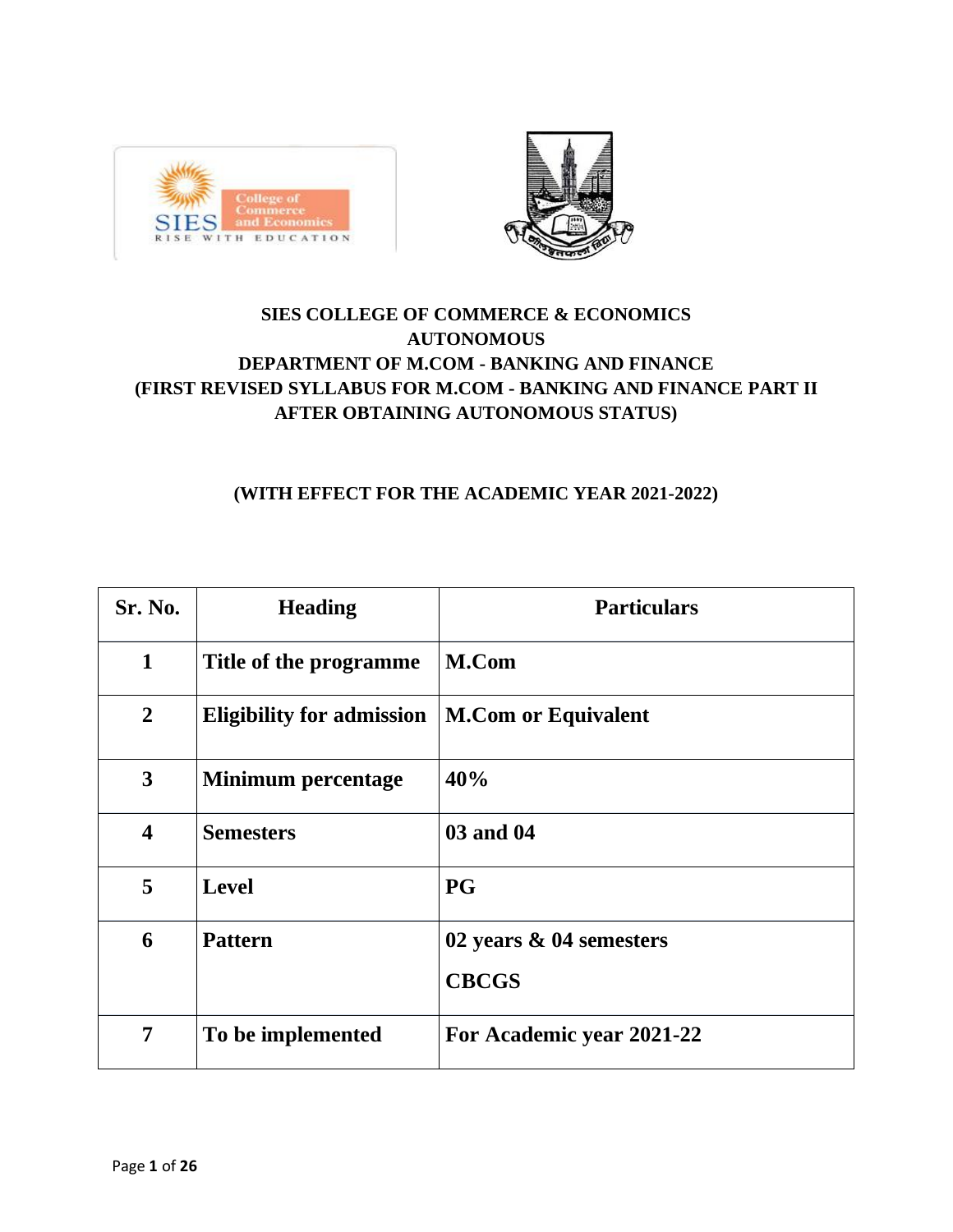#### **OBJECTIVES :**

- ➢ **To develop an indepth understanding in the students regarding the Banking and Finance industry.**
- ➢ **To enable the learners to analyse the impact of the dynamic environment on the Banking and Finance industry.**
- ➢ **To provide a sound platform for the students to exploit self employment avenues.**
- ➢ **To enhance the career prospects of students and help them become industry ready.**

| No. of<br><b>Courses</b> | <b>Semester III</b>                  | <b>Credits</b> | No. of<br><b>Courses</b> | <b>Semester IV</b>           | <b>Credits</b> |
|--------------------------|--------------------------------------|----------------|--------------------------|------------------------------|----------------|
| $\boldsymbol{l}$         | <i>Elective Courses (EC)</i>         |                | $\bm{l}$                 | <b>Elective Courses (EC)</b> |                |
| <b>MBFS301</b>           | <b>Commercial Bank</b><br>Management | 06             | <b>MBFS401</b>           | <b>International Finance</b> | 06             |
| <b>MBFS302</b>           |                                      | 06             | MBFS402                  | <b>Financial Services</b>    | 06             |
|                          | <b>Financial Markets</b>             |                |                          |                              |                |
| MBFS303                  |                                      | 06             | MBFS403                  | <b>Investment Management</b> | 06             |
|                          | <b>Debt Markets</b>                  |                |                          |                              |                |
|                          |                                      |                |                          |                              |                |
| $\overline{2}$           |                                      |                | $\overline{2}$           |                              |                |
| <b>MBFS304</b>           | Project Work - I                     | 06             | MBFS404                  | Project Work - II            | 06             |
| <b>Total Credits</b>     |                                      | 24             |                          | <b>Total Credits</b>         | 24             |

✓*Note: Project work is considered as a special course involving application of knowledge in solving/ analyzing/ exploring a real life situation/ difficult problem. Project work would be of 06 credits. A project work may be undertaken in any area of Elective Courses*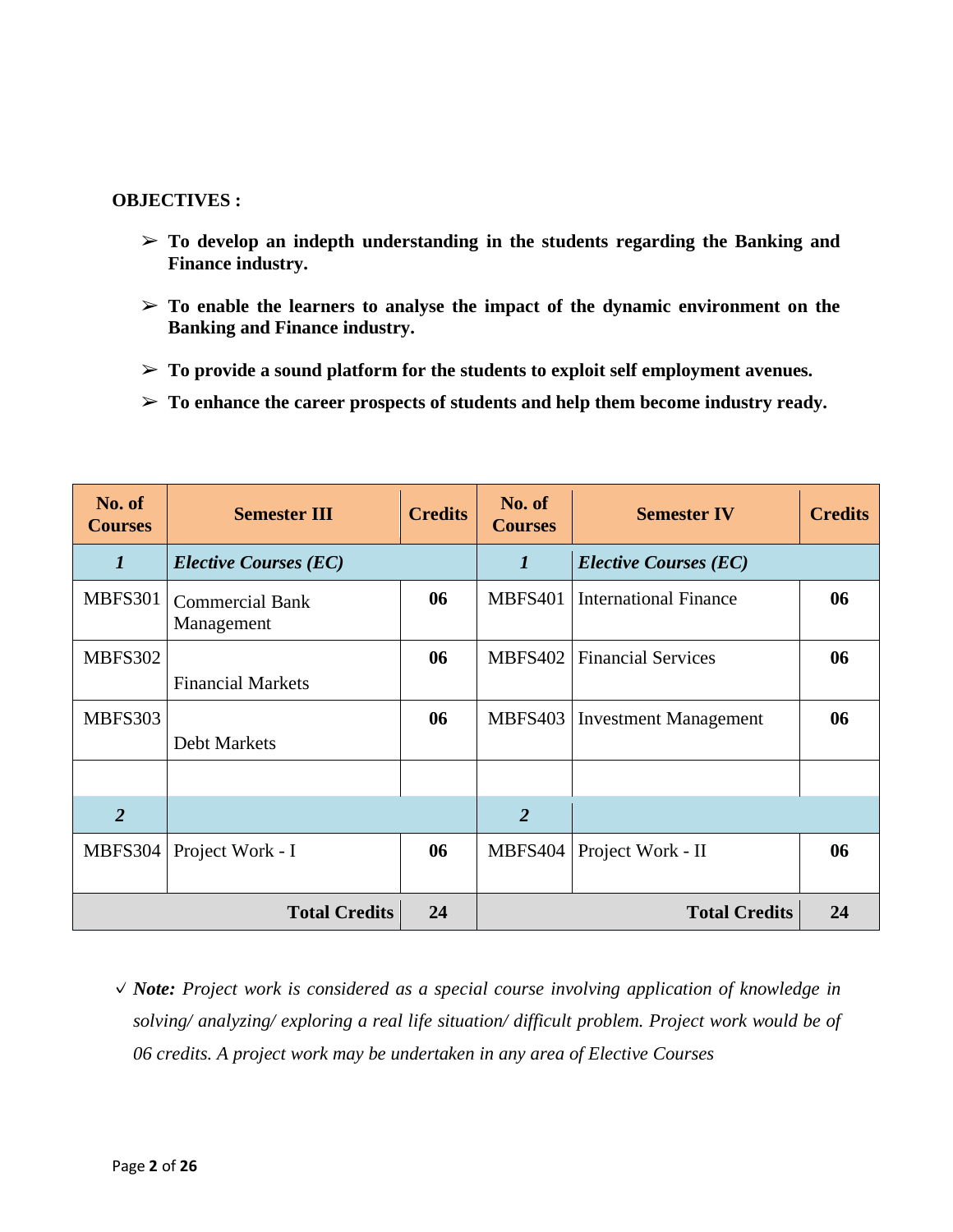### **SEMESTER III**

| <b>Serial No</b> | Course code   Credits   Course Name |    |                                   |
|------------------|-------------------------------------|----|-----------------------------------|
|                  |                                     |    | <b>CORE COURSES (CC)</b>          |
| 1.1              | <b>MBFS301</b>                      | 06 | <b>COMMERCIAL BANK MANAGEMENT</b> |

| <b>Course Objective</b>                                                                    | <b>Course Outcome</b>                                                                                                                                                          |
|--------------------------------------------------------------------------------------------|--------------------------------------------------------------------------------------------------------------------------------------------------------------------------------|
| To understand the overview of Commercial<br>Banking in India                               | Students will get detailed insight about<br>the commercial banks, the regulating<br>act and the regulator                                                                      |
| To understand the statutory compliances<br>to be complied by commercial banks              | Students will get detailed knowledge<br>experience as<br>to<br>how<br>the<br>and<br>commercial banks are supposed to<br>comply with<br>all<br>the<br>statutory<br>compliances. |
| To understand the modern trends in<br>commercial banking                                   | Students will be exposed to the ways<br>means in which the Indian<br>and<br>banking Industry has evolved over the<br>years                                                     |
| To get knowledge on financial inclusion<br>schemes                                         | Students will get knowledge about the<br>different schemes<br>of<br>financial<br>inclusions practiced in the Indian<br>Banking Industry                                        |
| To get knowledge about RBI circulars<br>and guidelines relating to the Banking<br>industry | Students will have to get updated on<br>the RBI guidelines regarding NPA<br>guidelines, self financing schemes,                                                                |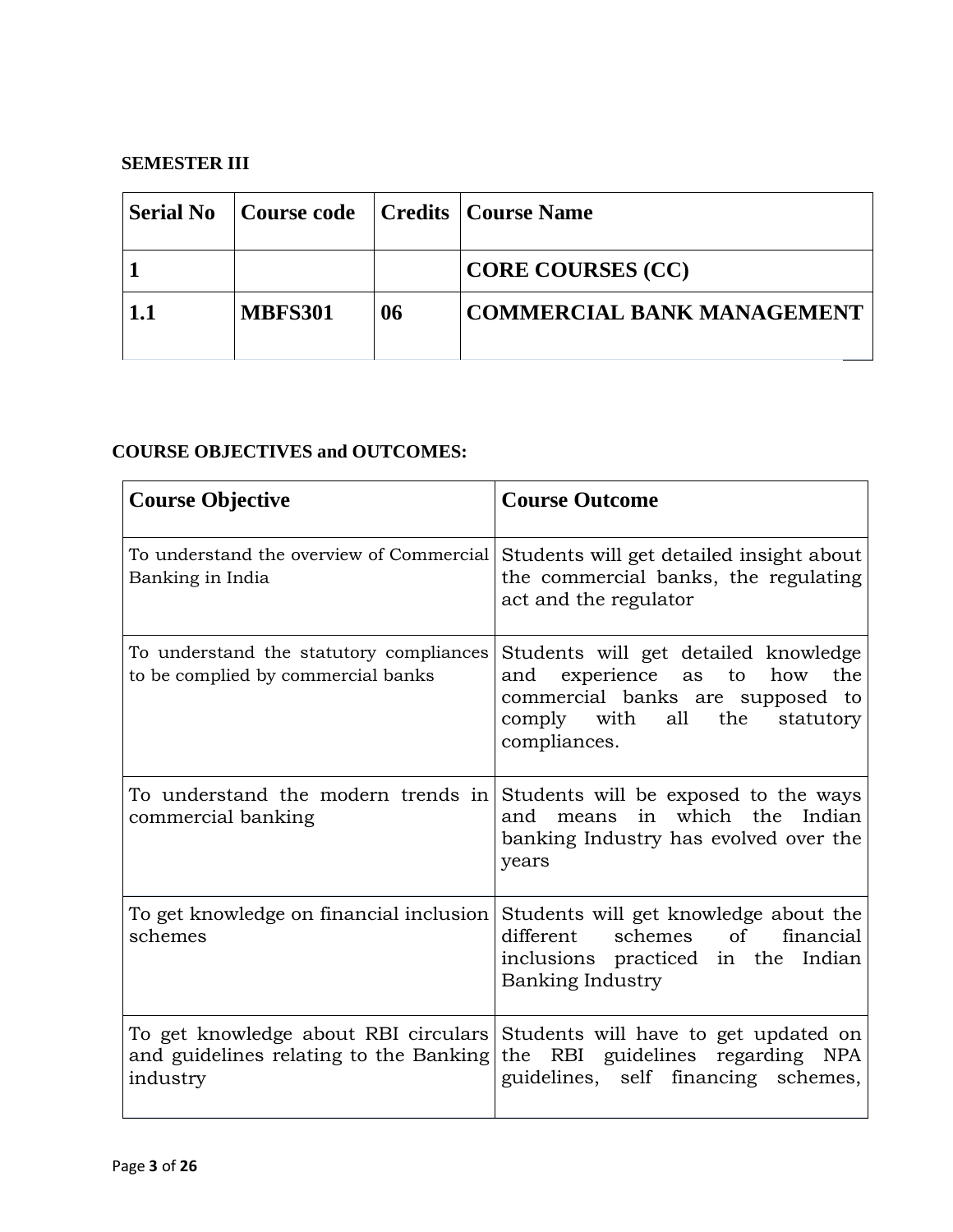| priority sector lending |
|-------------------------|
|                         |

# **SYLLABUS**

# **MODULES**

| <b>SN</b> | <b>MODULES</b>                                      | NO OF<br><b>LECTURES</b> |
|-----------|-----------------------------------------------------|--------------------------|
|           | Overview of commercial banking in India<br>Research | 15                       |
|           | Credit management in banks                          | 15                       |
|           | Human resource management in banks                  | 15                       |
|           | Evolving trends in modern banking                   | 15                       |
|           | <b>TOTAL</b>                                        | 60                       |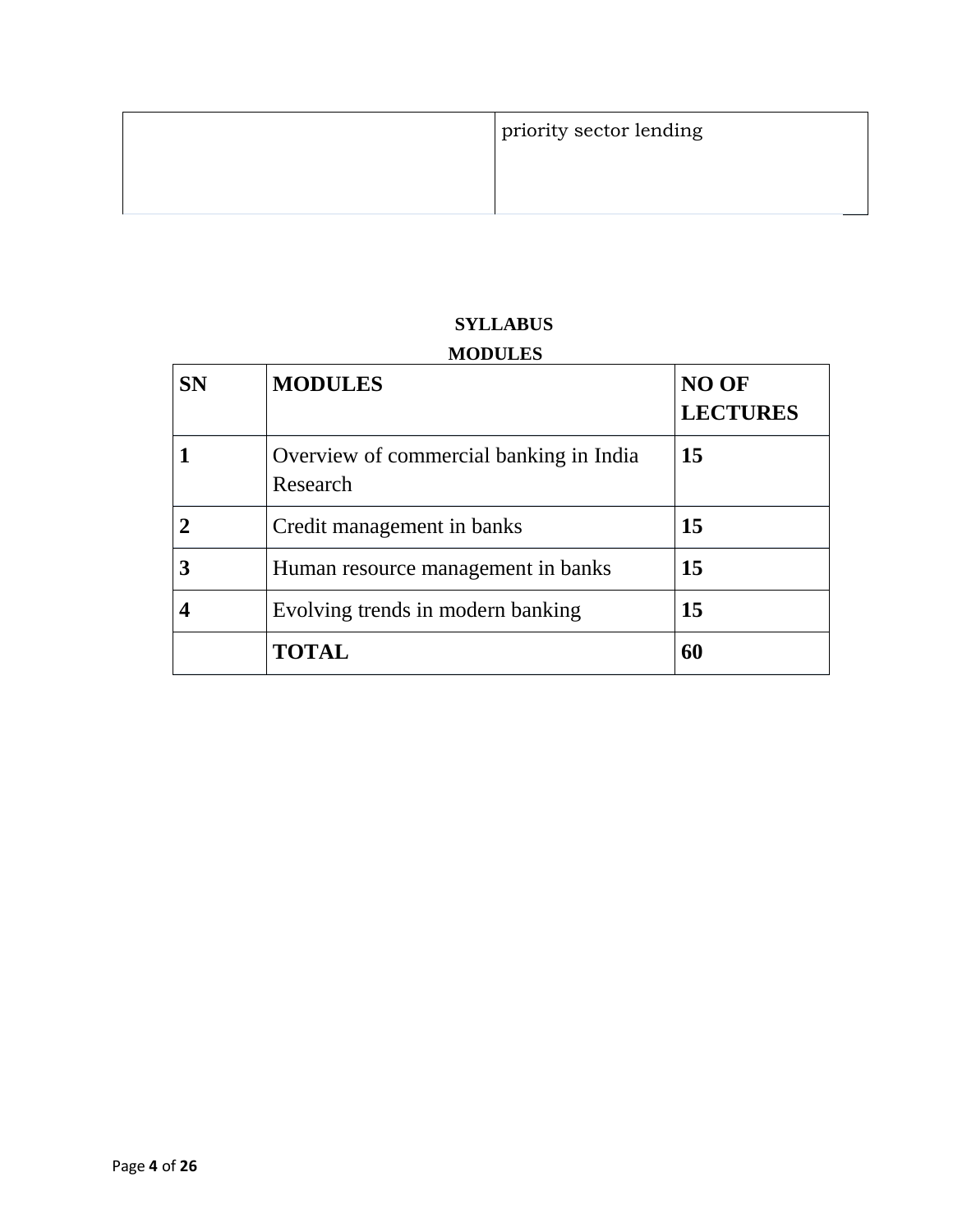| Sr.No. | <b>Modules</b>                                                                                                                                                                                                                                                                                                                                                                                                                                                                                                                                                                                                                                                                                                              | <b>Number</b><br>of<br><b>lectures</b> |
|--------|-----------------------------------------------------------------------------------------------------------------------------------------------------------------------------------------------------------------------------------------------------------------------------------------------------------------------------------------------------------------------------------------------------------------------------------------------------------------------------------------------------------------------------------------------------------------------------------------------------------------------------------------------------------------------------------------------------------------------------|----------------------------------------|
| 1      | <b>Module-1</b><br><b>Overview of commercial banking in India</b><br>A) Overview of Commercial Banking in India - Role and<br>Functions of Commercial Banks, Introduction to Bank<br>Management, Management of Banks in Rural Areas.<br><b>B)</b> Customer Relationship Management in Banks - Meaning<br>and Objectives of CRM in banks, Strategies for Expanding<br>Customer Base, Banking Ombudsman Scheme, Customer<br><b>Retention</b> , Handling Customer Grievances<br>C) Services to Different Categories of Customers - Retail,<br>Corporate, International and Rural.                                                                                                                                              | 15                                     |
| 2      | <b>Module-2</b><br><b>Credit management in banks</b><br>A) Credit Management in Banks – Principles of Sound Bank<br>Lending, Loan Policy, Compliance with RBI guidelines,<br>Credit Appraisal and Credit Decision Making, Monitoring<br>and Review of Loan Portfolio, Management of Non-<br>Performing Assets (NPAs), Classification of NPAs, Debt<br>Restructuring- SARFAESI Act, 2002, RBI guidelines on<br>income recognition, classification of loans and advances,<br>Basel norms – basel I, II and III norms, RBI guidelines on<br><b>BASEL</b> norms.<br>B) Bank's Investment Policy - SLR Requirements $\&$ Non-<br>SLR Investments, Nature and Significance of Investment<br><b>Management in Commercial Banks</b> | 15                                     |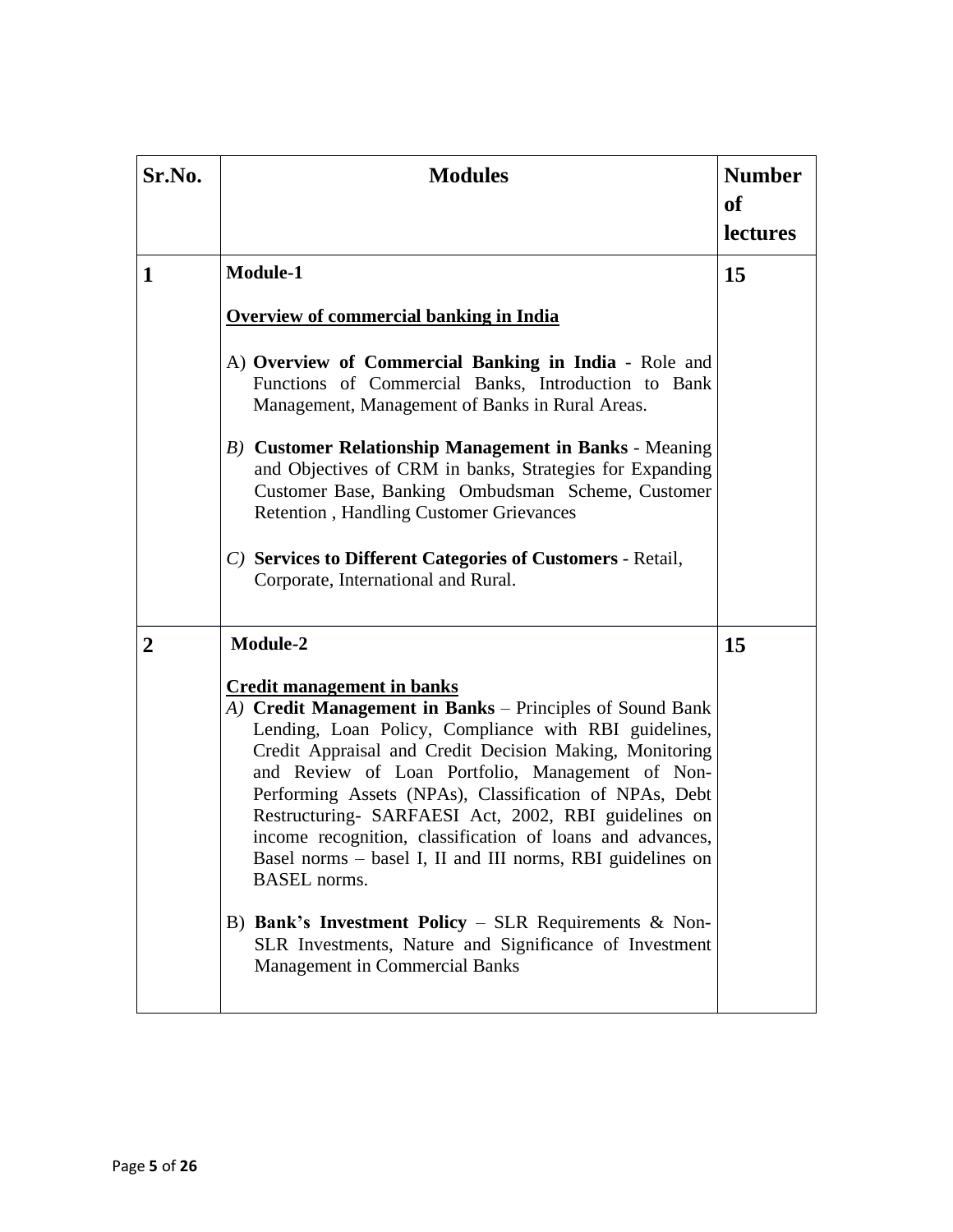| 3  | Module-3<br>Human resource management in banks<br>A) Human Resource Management in Banks – Importance of<br>HRM in Banks, Policies relating to Human Resource<br>Development in India, Selection, Training, methods of<br>training of public sector bank and private bank employees,<br>Pay Structure in Public Sector Banks and Private Sector<br>Banks, Workers Participation in Management, Motivations<br>and Morals, Performance Evaluation, Promotion, Transfer<br>Policy and VRS schemes in Public Sector Banks       | 15 |
|----|-----------------------------------------------------------------------------------------------------------------------------------------------------------------------------------------------------------------------------------------------------------------------------------------------------------------------------------------------------------------------------------------------------------------------------------------------------------------------------------------------------------------------------|----|
| 4. | Module-4<br><b>Evolving trends in modern banking</b><br>A) Evolving Trends in Modern Banking – Internet Banking,<br>Mobile Banking, EFT services, Outsourcing of Non-core<br>Services, Mergers and Acquisitions in Banking Sector.<br>$B$ ) Financial Inclusion – Mobile banking and internet banking<br>for financial inclusion, need and Importance of Financial<br>Inclusion, Micro Credit SHGs, RBI Guidelines for Micro<br>Credit, Portfolio Securitization, NRLM and SRLM, Priority<br>Sector and its Classification. | 15 |
|    | <b>Total Lectures</b>                                                                                                                                                                                                                                                                                                                                                                                                                                                                                                       | 60 |

# **Reference Materials :**

- 1) Commercial Bank Management Kanhaiya singh, Vinay Dutta,, Publisher : McGraw Hill education, 2017
- 2) Principles of Banking, Indian Institute of Banking and Finance, Macmillan
- 3) Srivastava, Divya Nigam, Management of Indian Financial Institutions, Himalaya Publishing House
- 4) Dr. P. K. Srivastava, Banking theory and Practice, Himalaya Publishing House
- 5) Gerald Hatler, Bank Investments and Funds Management, Macmillan
- 6) K.P.M. Sundharam, Money Banking Trade and Finance, Sultan chand & sons, educational publishers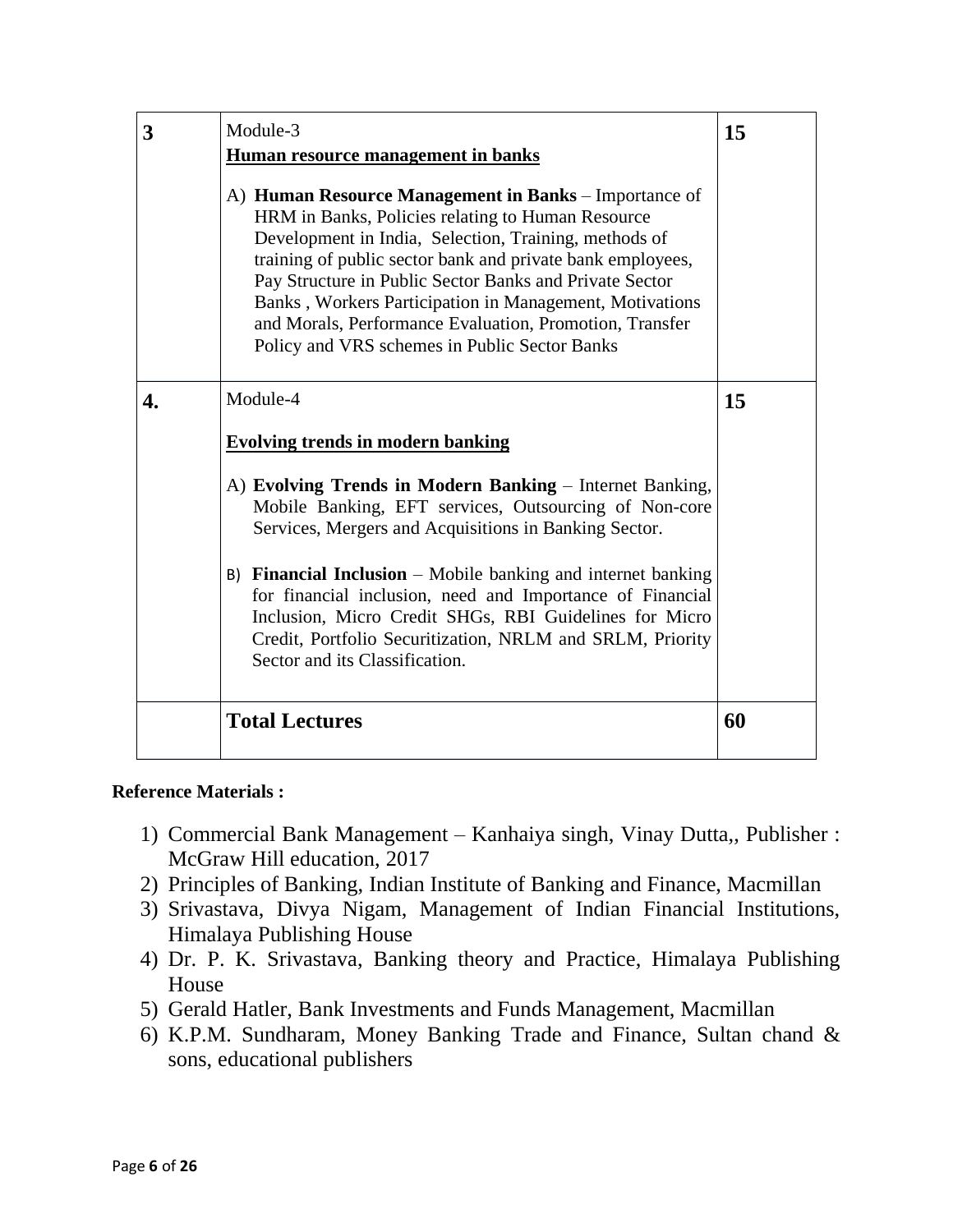# **SEMESTER III**

|             |                |    | Serial No Course code Credits Course Name |
|-------------|----------------|----|-------------------------------------------|
|             |                |    | CORE COURSES (CC)                         |
| $\vert$ 1.1 | <b>MBFS302</b> | 06 | <b>FINANCIAL MARKETS</b>                  |

| <b>Course Objectives</b>                                                                                                                                                                                                               | <b>Course Outcome</b>                                                                                                                                                                                                                                                                |
|----------------------------------------------------------------------------------------------------------------------------------------------------------------------------------------------------------------------------------------|--------------------------------------------------------------------------------------------------------------------------------------------------------------------------------------------------------------------------------------------------------------------------------------|
| 1. To understand financial markets (in general)<br>in terms of its characteristics, participants,<br>activities, regulations and other aspects                                                                                         | Students would be able to develop<br>understanding of financial markets and be able<br>to identify various characteristics such as<br>participants, activities, financial instruments<br>and other aspects                                                                           |
| 2. To understand evolution of Indian financial<br>markets, present characteristics, and trends                                                                                                                                         | Students need to understand how Indian<br>financial markets have evolved over a period<br>of time in phases, since independence till<br>liberalization and thereafter; which are the<br>various financial institutions that were setup<br>by the government                          |
| 3. To understand current characteristics of<br>global financial markets, sizes of<br>subsegments, evolution of major markets such<br>as US, Europe and present state in terms of<br>globalization of financial markets                 | Students would be able to understand how<br>global financial markets are structured in<br>terms of its segments such as equity, fixed<br>income markets etc and what are the relative<br>positions of various countries                                                              |
| 4. To understand capital markets in terms of<br>various instruments - equity, debt, hybrid -<br>the process of raising capital in each type, the<br>investors, risk-return profile for each, nature<br>of instrument (public, private) | Students would develop understanding of<br>different types of capital raising instruments<br>such as equity and debt, the process involved<br>in terms of participants in raising capital, the<br>returns expectations and period of investment<br>for each, the risk return profile |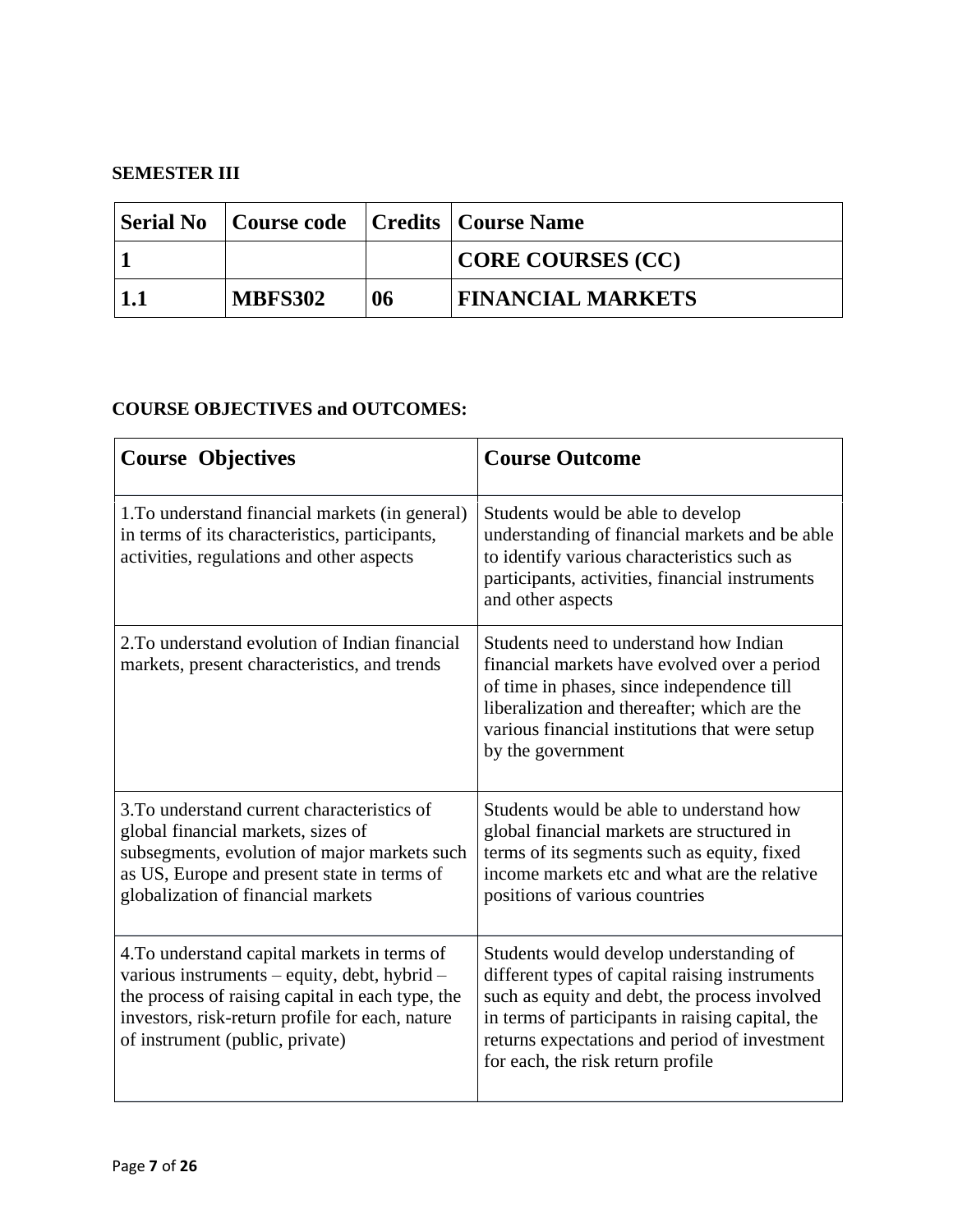5.Innovations and changes in financial markets

Students would develop awareness of various innovations and disruptive concepts in financial markets such as crowdfunding, cryptocurrencies and blockchain etc.

### **MODULES**

| <b>SN</b> | <b>MODULES</b>                                                                        | <b>NO OF</b><br><b>LECTURES</b> |
|-----------|---------------------------------------------------------------------------------------|---------------------------------|
|           | <b>Overview of Global Financial Markets</b>                                           | 15                              |
|           | <b>Overview of Capital Markets</b>                                                    | 15                              |
|           | <b>Overview of Money Markets</b>                                                      | 15                              |
|           | <b>Overview of Derivatives Markets and Recent</b><br>innovations in Financial Markets | 15                              |
|           | <b>TOTAL</b>                                                                          |                                 |

| Sr.No. | <b>Modules</b>                                                                                                                                                                                                                                                                                                                                                                                                                                                                                                                                                                                                                                                                    | <b>Number</b><br>of<br><b>lectures</b> |
|--------|-----------------------------------------------------------------------------------------------------------------------------------------------------------------------------------------------------------------------------------------------------------------------------------------------------------------------------------------------------------------------------------------------------------------------------------------------------------------------------------------------------------------------------------------------------------------------------------------------------------------------------------------------------------------------------------|----------------------------------------|
|        | <b>Module-1 Introduction to Global Financial Markets</b><br>An Overview of Financial System - Structure of Indian<br>A)<br>financial system, the nature and role of financial system,<br>Relationship between financial system and economic<br>development, Constituents of Financial System - Primary and<br>Secondary, Development of Financial Markets in India,<br>Components of financial system.<br><b>Globalization of Financial Market - Indigenous Bond</b><br>B)<br>markets, Foreign Currency Bond Markets, Euro market,<br>FDI - Inflows - Outflows, Emerging Trends and Challenges in<br>Global Financial Markets and Impact of globalization on<br>financial markets | 15                                     |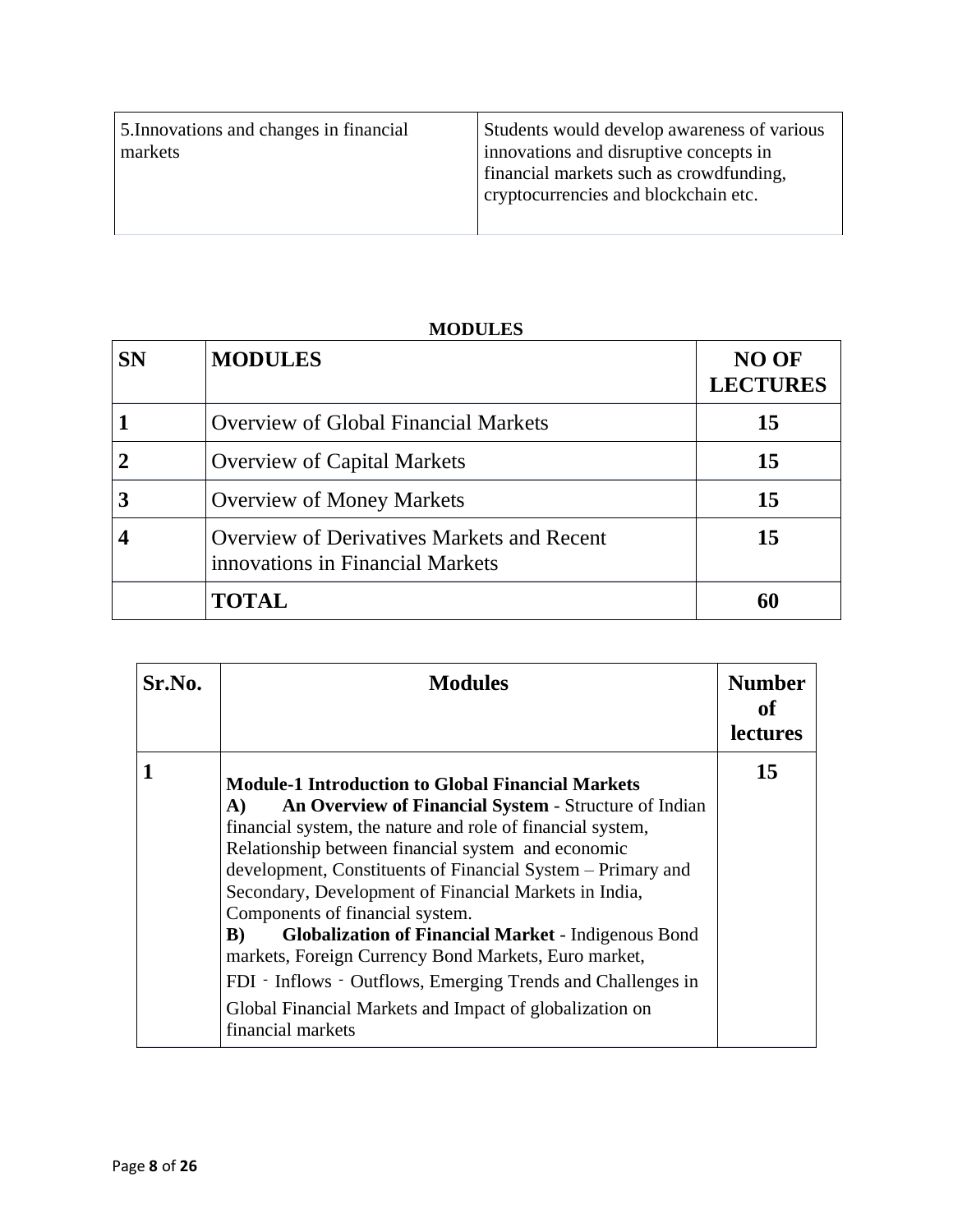| $\overline{2}$ | <b>Module-2 Overview of Capital Markets</b>                                                                                                                                                                                                                                                                                                                                                                                                                                                                                                                   | 15 |
|----------------|---------------------------------------------------------------------------------------------------------------------------------------------------------------------------------------------------------------------------------------------------------------------------------------------------------------------------------------------------------------------------------------------------------------------------------------------------------------------------------------------------------------------------------------------------------------|----|
|                | A)<br><b>Introduction to Capital Market - Structure and Growth</b><br>of the Indian Capital Market, Indian Capital Market Forms -<br>Industrial Securities, New Issue markets and Old Issue markets-<br>Introduction, Features, Types and Government Securities (Gilt-<br>edged market)- Introduction, Features, and Types<br>B)<br><b>Ownership Securities</b> – Equity Shares, Preference<br>Shares, No-par stock- (Introduction, Features and Types)<br>$\mathbf{C}$<br><b>Creditorship Securities</b> – Debentures – Introduction,<br>Features, and Types |    |
| 3              | <b>Module-3 Overview of Money Markets</b><br>$\mathbf{A}$<br>Money market- Meaning, Features, Structure of money<br>market, Regulatory framework,- RBI/FIMMDA/FEDAI,<br>Disadvantages of Money market, Characteristics and Features of<br>developed money market, Recent development in money<br>markets-DFHI, STCI<br>B)<br><b>Money Market Instruments-T Bills, Money at short</b><br>and call notice, Commercial bills, Promissory notes, Certificate<br>of deposits Commercial-papers, Banker's Acceptance CBLO,<br>IBPC, MMMF and LAF                    | 15 |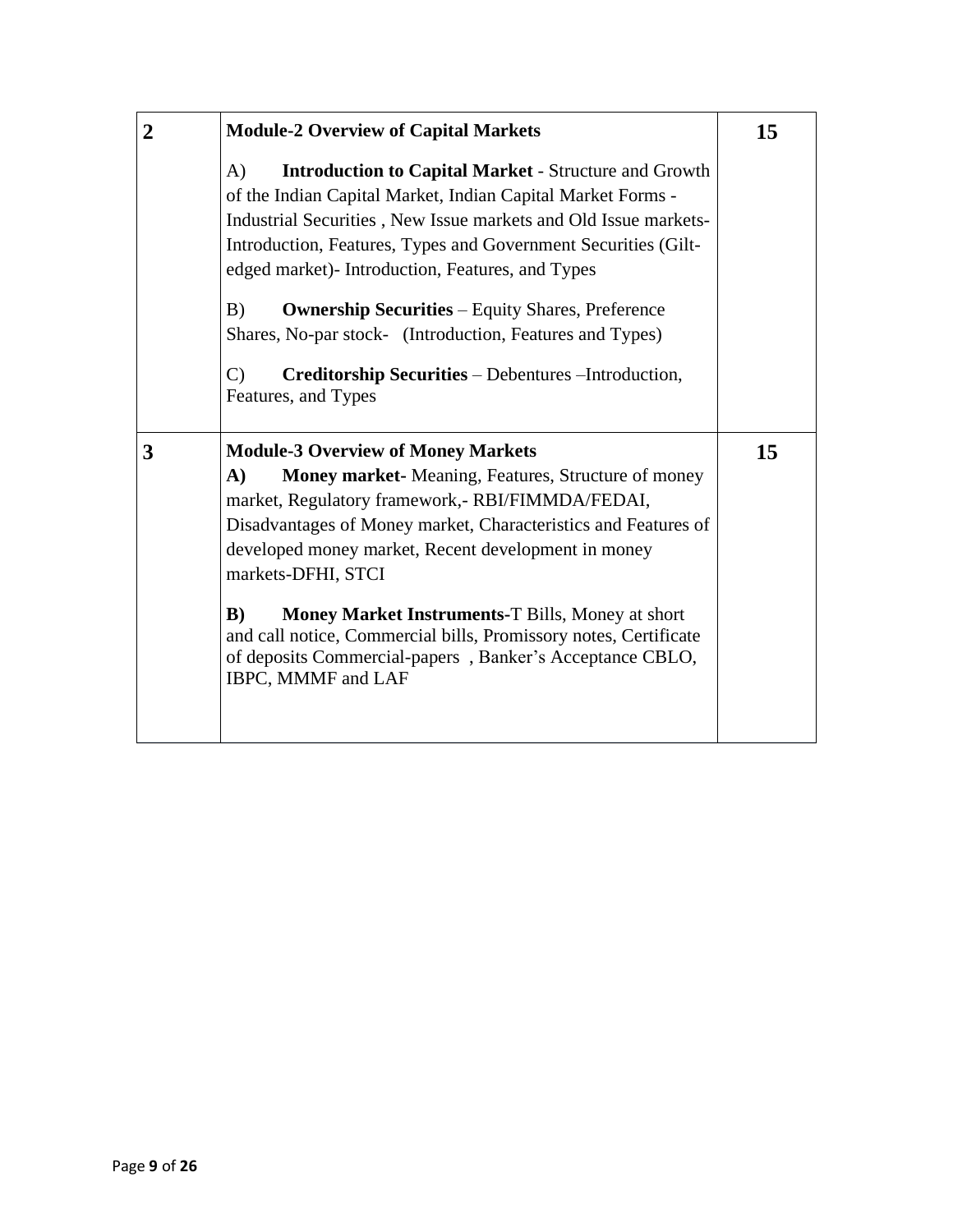|  | <b>Module-4 Overview of Derivatives Markets and Innovations</b><br>in Financial Markets<br>A)<br><b>Derivatives Market - Meaning, Importance and Need</b><br>for Derivatives Market, Kinds of financial derivatives and<br>financial derivatives in India.<br><b>B) Innovations in Financial Markets</b> – History of continuous<br>innovations in Financial Markets around the world, Innovations<br>in Equity Markets in the form of Special Purpose Acquisition<br>Companies (SPAC), Innovations in Credit Markets such as<br>securitization of debt, Innovations in Money market in terms of<br>cryptocurrencies and blockchains/distributed ledgers, Social<br>innovations in financial markets in India, Case studies on Indian<br>self-help groups expanding frontiers of formal financial systems | 15 |
|--|-----------------------------------------------------------------------------------------------------------------------------------------------------------------------------------------------------------------------------------------------------------------------------------------------------------------------------------------------------------------------------------------------------------------------------------------------------------------------------------------------------------------------------------------------------------------------------------------------------------------------------------------------------------------------------------------------------------------------------------------------------------------------------------------------------------|----|
|  | to unbanked populations of society)<br><b>Total Lectures</b>                                                                                                                                                                                                                                                                                                                                                                                                                                                                                                                                                                                                                                                                                                                                              |    |

#### **Reference Materials :**

- 1) Financial Markets, Institutions and Financial Services by Clifford Gomez, PHI Learning Private Ltd, New Delhi
- 2) Financial Management- Recent Trends in Practical Application by Chandra Hariharan Iyer, International Book House Pvt Ltd, Mumbai
- 3) Banking and Financial Markets in India by Niti Bhasin, New Century Publications
- 4) Capital and Money Markets by Dr M.S. Khan and Amit Kumar Goel, Himalaya Publishers
- 5) Capital markets in India by Rajesh Chakrabarti and Sankar De, Response Books from Sage Publishers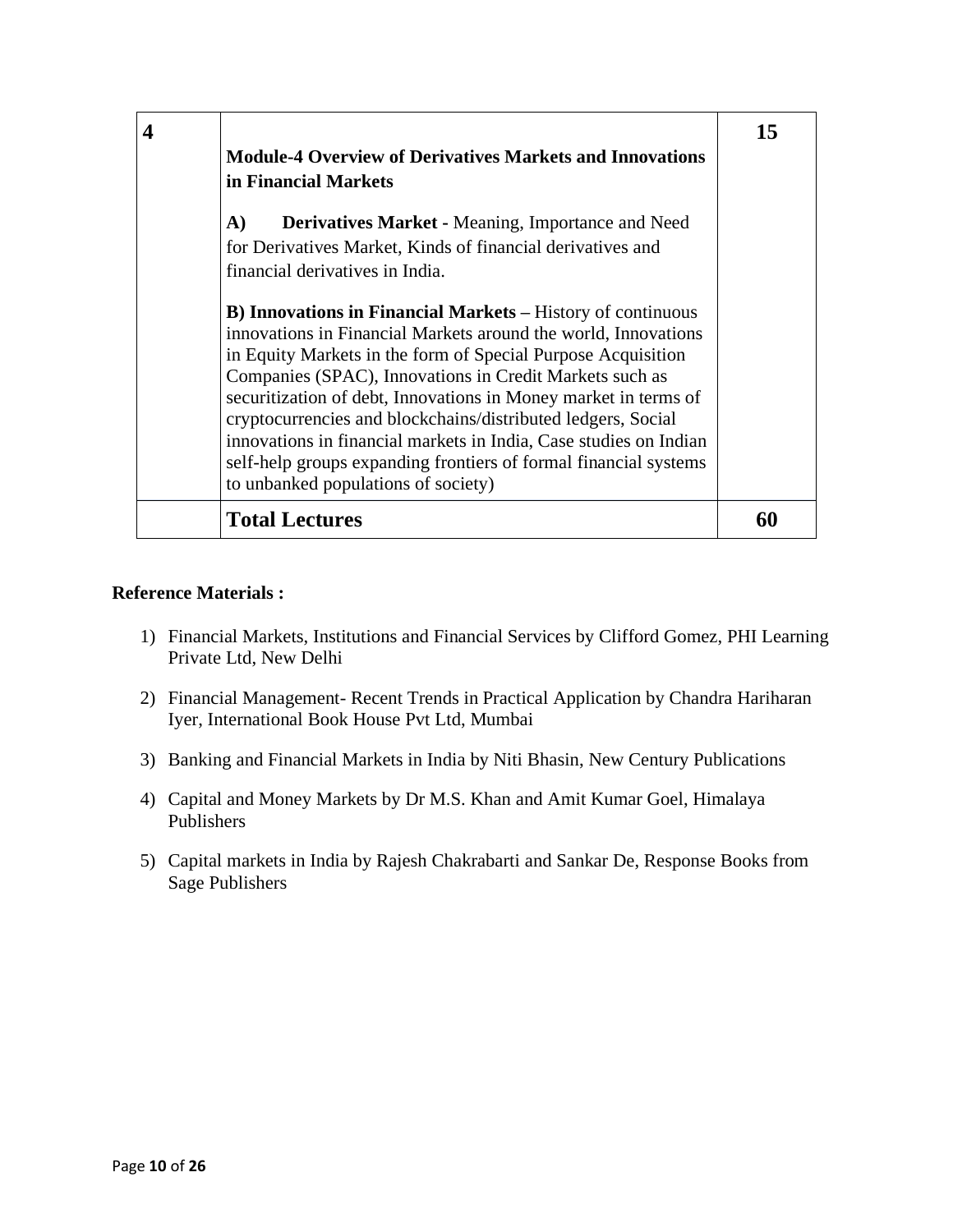| Serial No Course code Credits Course Name |    |                          |
|-------------------------------------------|----|--------------------------|
|                                           |    | <b>CORE COURSES (CC)</b> |
| <b>MBFS303</b>                            | 06 | <b>DEBT MARKETS</b>      |

### **Course Objectives:**

- · To enable the learners to understand DEBT as a financial market instrument in details.
- · To understand recent developments and trends in the Debt market and its impact on the economy.
- · To develop analytical skills to solve cases and problems pertaining to debt market, debt valuation and other debt rallied scenarios.

| <b>SN</b> | <b>MODULES</b>                                                            | <b>NO OF</b><br><b>LECTURES</b> |
|-----------|---------------------------------------------------------------------------|---------------------------------|
|           | <b>Introduction to Indian Debt Market</b>                                 | 15                              |
|           | <b>Central Government Securities and State</b><br><b>Government Bonds</b> | 10                              |
|           | <b>Corporate Bond Market</b>                                              | 10                              |
|           | <b>Valuation of Bonds</b>                                                 | 25                              |
|           | <b>TOTAL</b>                                                              |                                 |

| <b>Debt Markets</b> |                       |
|---------------------|-----------------------|
| <b>Modules</b>      | <b>No of Lectures</b> |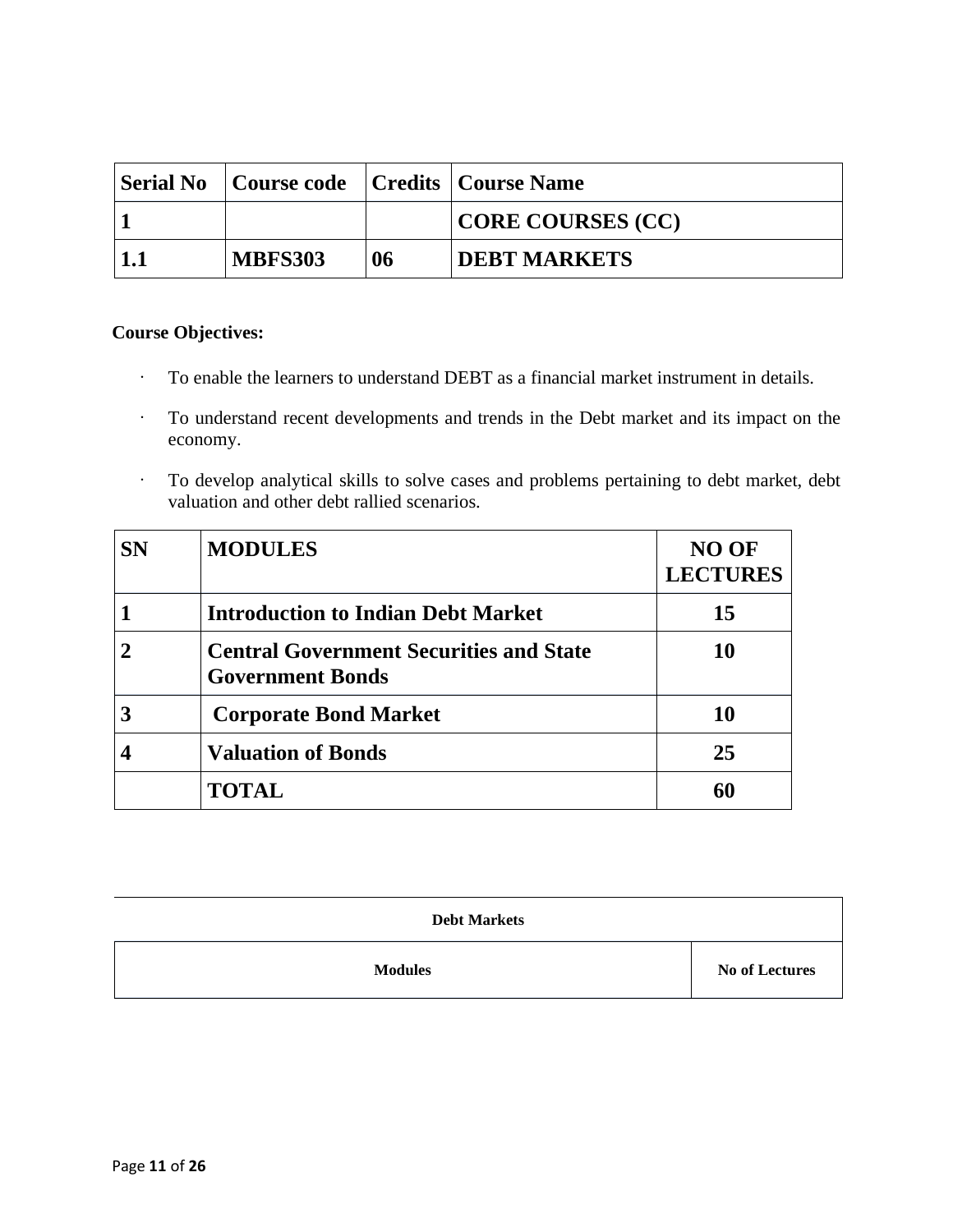| <b>Module-1: Introduction to Indian Debt Market</b><br>Indian Debt Markets: A Profile of Products and Participants, Market Segments,<br>Participants in the Debt Markets, Secondary Market for Debt Instruments<br>Debt Instruments: Instrument Features, Modifying the coupon of the bond, Modifying<br>the term to maturity of a bond, Modifying the principal repayment of a bond, Asset<br>backed securities.                                                                                                                                                                                                                                                                                                                                                                                                                                                                                                                                | 15 |
|--------------------------------------------------------------------------------------------------------------------------------------------------------------------------------------------------------------------------------------------------------------------------------------------------------------------------------------------------------------------------------------------------------------------------------------------------------------------------------------------------------------------------------------------------------------------------------------------------------------------------------------------------------------------------------------------------------------------------------------------------------------------------------------------------------------------------------------------------------------------------------------------------------------------------------------------------|----|
| <b>Module-2: Central Government Securities and State Government Bonds</b><br>Central Government Securities Bonds-Introduction, Developments Expected,<br>$\bf{A}$<br>G-Secs: Trends in Volumes, Tenor and Yields, Primary Issuance Process, Participants in<br>Government Bond Markets, Constituent of SGL Accounts, Primary Dealers, Satellite<br>Dealers, Secondary Markets for Government Bonds, Settlement of Trades in G-Secs,<br>Clearing Corporation, Negotiated Dealing System, Liquidity Adjustment Facility (LAF).<br>Central Government Securities: Treasury Bill Issuance Process, Cut-Off<br>B)<br>Yields, Investors in T-Bills, Secondary Market Activity in T-bills.<br><b>State Government Bonds-</b> Gross Fiscal Deficit of State Governments and its<br>$\mathcal{C}$<br>financing, Volume and Coupon rates on State Government Bonds, Ownership Pattern of<br>State Government Bonds, and State Government Guaranteed Bonds. | 10 |
| <b>Module-3: Corporate Bond Market</b><br>Corporate Bonds- Market Segments, Issue Process, Issue Management and<br>A)<br>Book Building, Terms of a debenture issue and Credit Rating.<br>Bond Market Indices and Benchmarks I-Bex : Sovereign Bond Index, NSE -<br>B)<br><b>MIBOR</b>                                                                                                                                                                                                                                                                                                                                                                                                                                                                                                                                                                                                                                                            | 10 |
| <b>Module-4: Valuation of Bonds</b><br>Valuation of Bonds - Bond Valuation: First principles, Time path of a bond,<br>A)<br>Valuing a bond at any point on the time scale, Accrued Interest, Yield, Weighted Yield,<br>YTM of a Portfolio, Realised Yield, Yield–Price relationships of bonds<br>Yield Curve and Term Structure of Interest Rate - Yield Curve: The Simple<br>B)<br>Approach, Bootstrapping, Alternate Methodologies to Estimate the Yield Curve, Theories<br>of the Term Structure of Interest Rates<br><b>Duration</b> - Introduction and Definition, Calculating Duration of a Coupon<br>C)<br>Paying Bond, Computing duration on dates other than coupon dates, Modified Duration,<br>Rupee Duration, Price Value of a Basis Point, Portfolio Duration, Limitations of Duration                                                                                                                                              | 25 |

### REFERENCE BOOKS:

- · Debt market analysis by R. Stafford Johnson, John Wiley & Sons publication
- · Debt Markets and Investments by H. Kent Baker, Greg Filbeck, Andrew C. Spieler, Oxford University Press
- · Corporate debt markets in India by Raju. G, Authorspress Publisher, 2016e
- · Case studies and research articles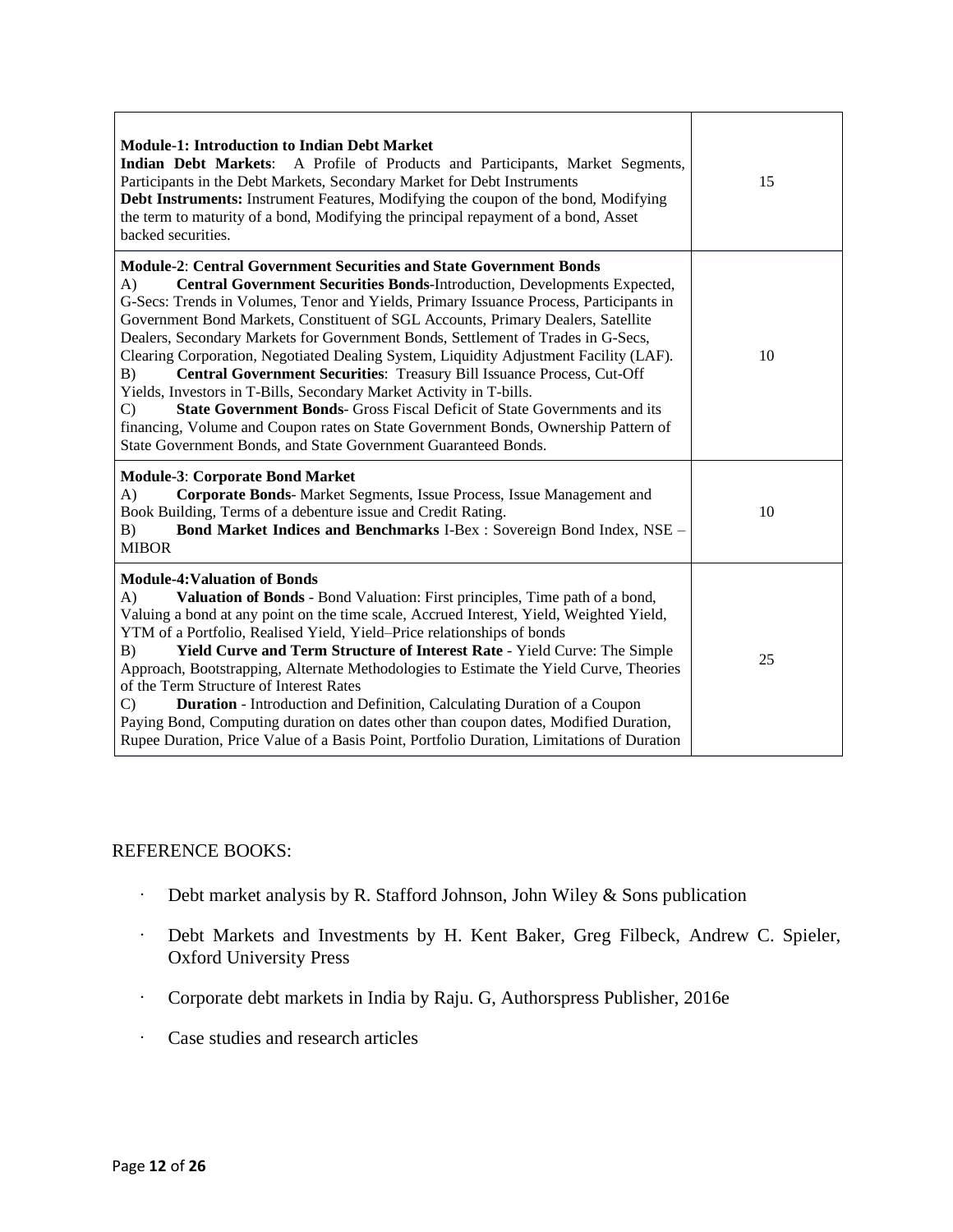# **SEMESTER IV**

| Serial No Course code Credits Course Name |    |                              |
|-------------------------------------------|----|------------------------------|
|                                           |    | CORE COURSES (CC)            |
| <b>MBFS401</b>                            | 06 | <b>INTERNATIONAL FINANCE</b> |

| <b>Course Objectives</b>                                                                                                                                                                                                                                                                                                           | <b>Course Outcome</b>                                                                                                                                                                                                                                                                      |
|------------------------------------------------------------------------------------------------------------------------------------------------------------------------------------------------------------------------------------------------------------------------------------------------------------------------------------|--------------------------------------------------------------------------------------------------------------------------------------------------------------------------------------------------------------------------------------------------------------------------------------------|
| 1. Introduction to international finance, its<br>meaning, significance in globalized economy,<br>factors contributing to its growth                                                                                                                                                                                                | Students would be able to understand the<br>concept of international finance, its<br>significance in a globalized economy                                                                                                                                                                  |
| 2. International currency system in terms of<br>exchange rate regimes and their evolution,<br>gold standard and its characteristics, the Nixon<br>shock and subsequent changes in global<br>exchange rate regimes till present date;<br>understand the Impossible Trinity and its<br>significance in driving exchange rate changes | Students would develop understanding of how<br>current exchange rate regimes have evolved<br>historically from gold standard of currency<br>exchange to various current regimes ranging<br>from fixed exchange rate to pegged exchange<br>rates to partly floating to fully floating rates |
| 3. Understand foreign exchange markets                                                                                                                                                                                                                                                                                             | Students would be able to develop<br>understanding of foreign exchange market in<br>terms of spot and forward market, exchange<br>rate quotations, determination of exchange<br>rates in spot and forward market, factors<br>influencing exchange rates, types of exchange<br>rates        |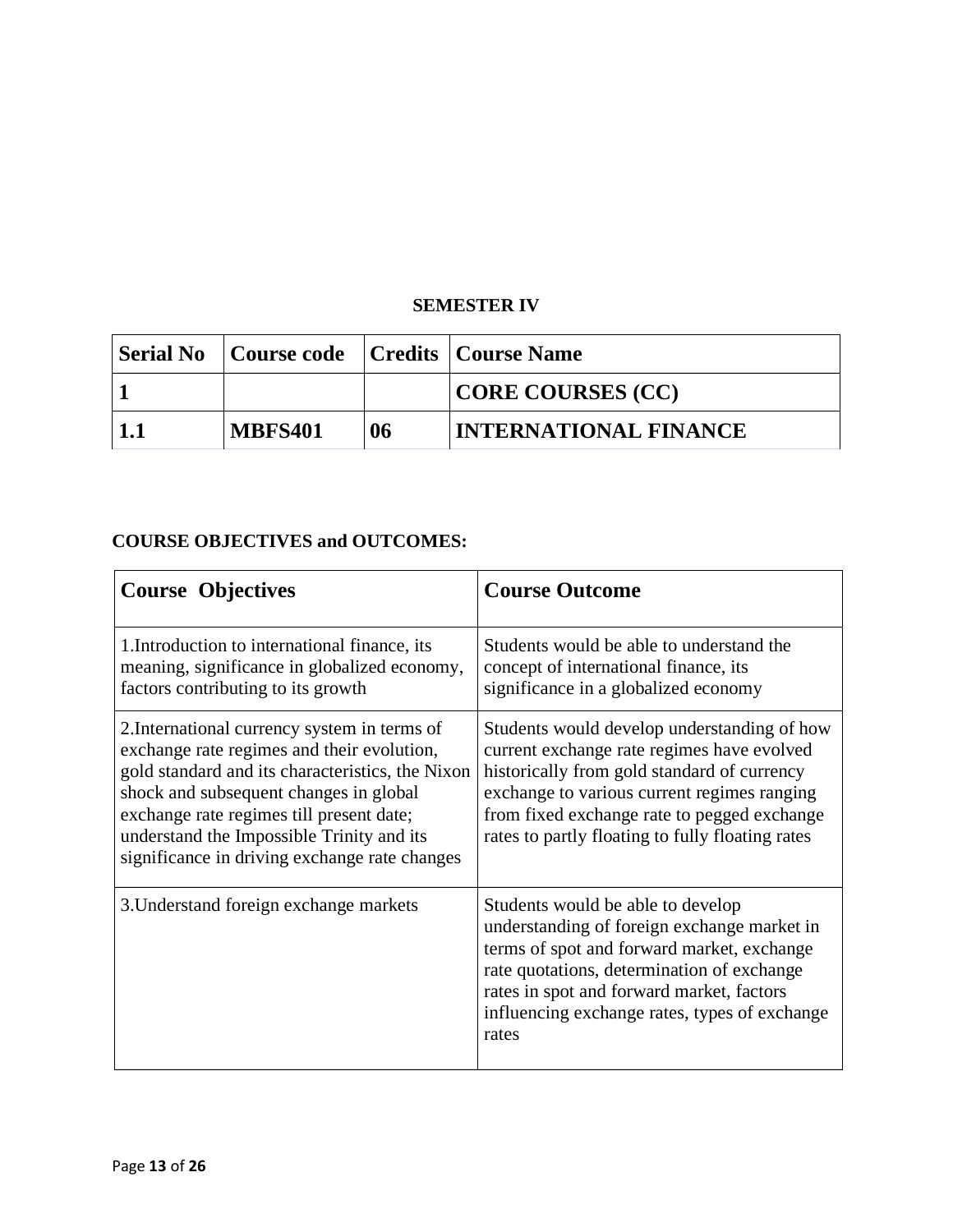| 4. Currency futures and options                                         | Students would be able to understand<br>meaning, contracts, trading process, pricing,<br>determination of prices etc in case of both<br>currency futures and options; use of currency<br>futures and options in hedging as well as<br>speculation                                                                                                                                     |
|-------------------------------------------------------------------------|---------------------------------------------------------------------------------------------------------------------------------------------------------------------------------------------------------------------------------------------------------------------------------------------------------------------------------------------------------------------------------------|
| 5. International financial instruments and<br>multilateral institutions | Students would develop understanding of<br>various types of international financial<br>instruments such as equities, bonds etc; Gain<br>knowledge of various multilateral<br>organizations such as The World Bank,<br>International Finance Corporation, Asian<br>Development Bank in terms of their<br>formation, characteristics, role played in<br>international financial markets |

### **REVISED SYLLABUS MODULES**

| <b>SN</b> | <b>MODULES</b>                                                      | <b>NO OF</b><br><b>LECTURES</b> |
|-----------|---------------------------------------------------------------------|---------------------------------|
|           | Introduction of International Finance                               | 15                              |
|           | <b>International Monetary System and Foreign Exchange</b><br>Market | 15                              |
|           | <b>Currency Futures and Options</b>                                 | 15                              |
|           | <b>Global Financial Market</b>                                      | 15                              |
|           | <b>TOTAL</b>                                                        |                                 |

| Sr.No. | <b>Modules</b> | <b>Number</b>   |
|--------|----------------|-----------------|
|        |                | 0Ī              |
|        |                | <b>lectures</b> |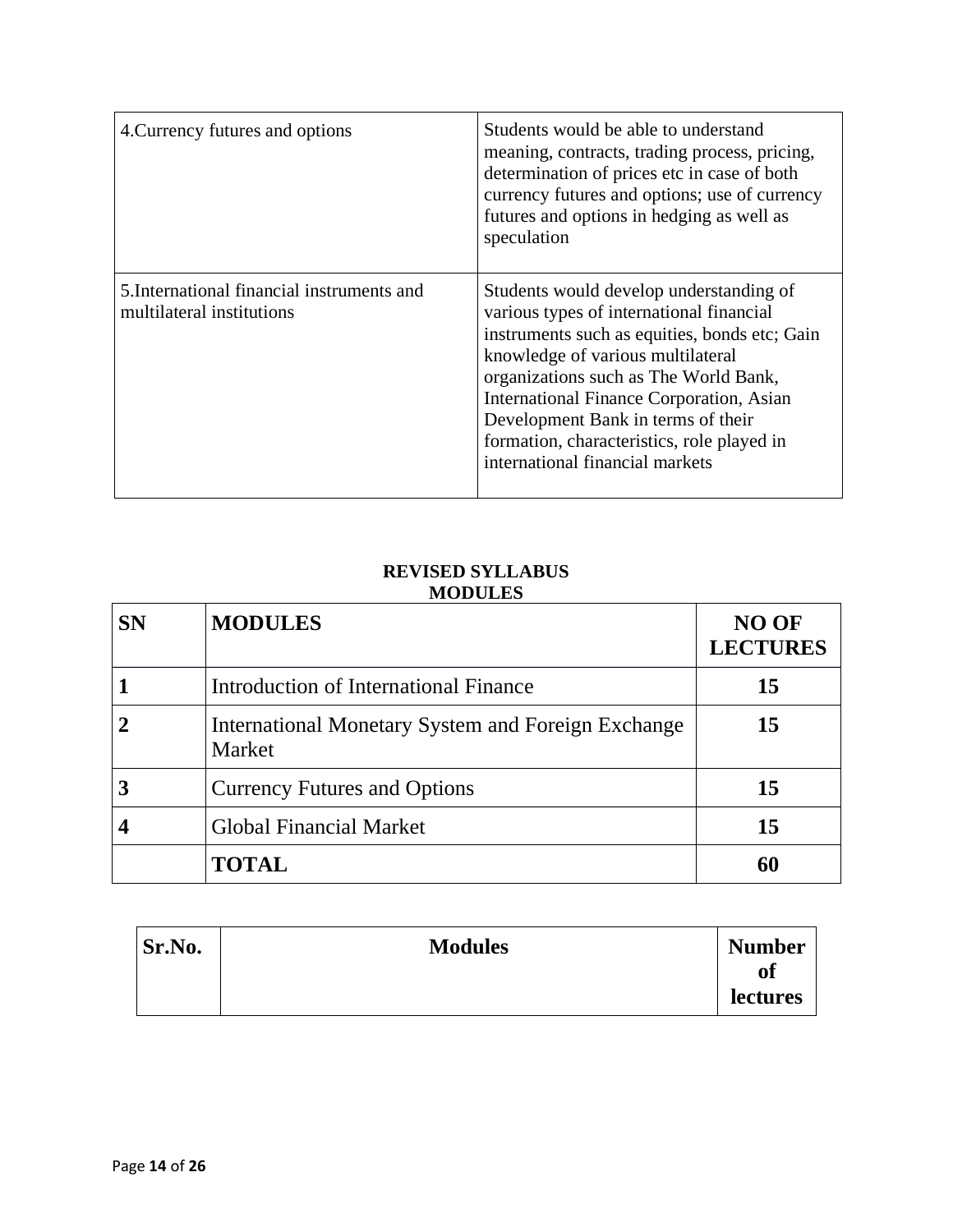| $\mathbf{1}$     | <b>Module-1 Introduction to International Finance</b><br>Introduction to International Finance – Meaning, Scope<br>A)<br>of International Financial Management, Factors contributing to<br>growth in International Finance, Recent Changes in Global<br><b>Financial Markets.</b><br>B)<br>Balance Of Payments – Meaning, Components, Factors-<br>Deficit and Surplus in BOP, Capital Account Convertibility and<br><b>Current Account</b>                                                                                                                                                                                                               | 15 |
|------------------|----------------------------------------------------------------------------------------------------------------------------------------------------------------------------------------------------------------------------------------------------------------------------------------------------------------------------------------------------------------------------------------------------------------------------------------------------------------------------------------------------------------------------------------------------------------------------------------------------------------------------------------------------------|----|
| $\boldsymbol{2}$ | <b>Module-2 International Monetary System and Foreign</b><br><b>Exchange Market</b><br>International Monetary System - Introduction to<br>A)<br>Exchange rate regime, The International Monetary Fund -<br>Objectives and Funding Facilities, International Liquidity and<br>Special Drawing Rights and Introduction to The European<br><b>Monetary System</b><br>B)<br>Foreign Exchange Market - Major Participants in Spot<br>market and Forward market, Exchange Rate Quotation,<br>Determination of exchange rates in spot and forward market,<br>Factors influencing exchange rates and Types of Foreign<br><b>Exchange Rates and Interest rate</b> | 15 |
| 3                | <b>Module-3 Currency Futures and Options</b><br>Currency Futures - Futures Contracts, Features, Trading<br>A)<br>Process- Hedging in currency futures market and Speculation in<br>currency futures market, Determination of Futures prices,<br>Forward prices and expected spot prices on delivery.<br>Currency Options: Features, Terminology, Types of<br>B)<br>options, options pricing, hedging with currency options and<br>Speculation with currency options.                                                                                                                                                                                     | 15 |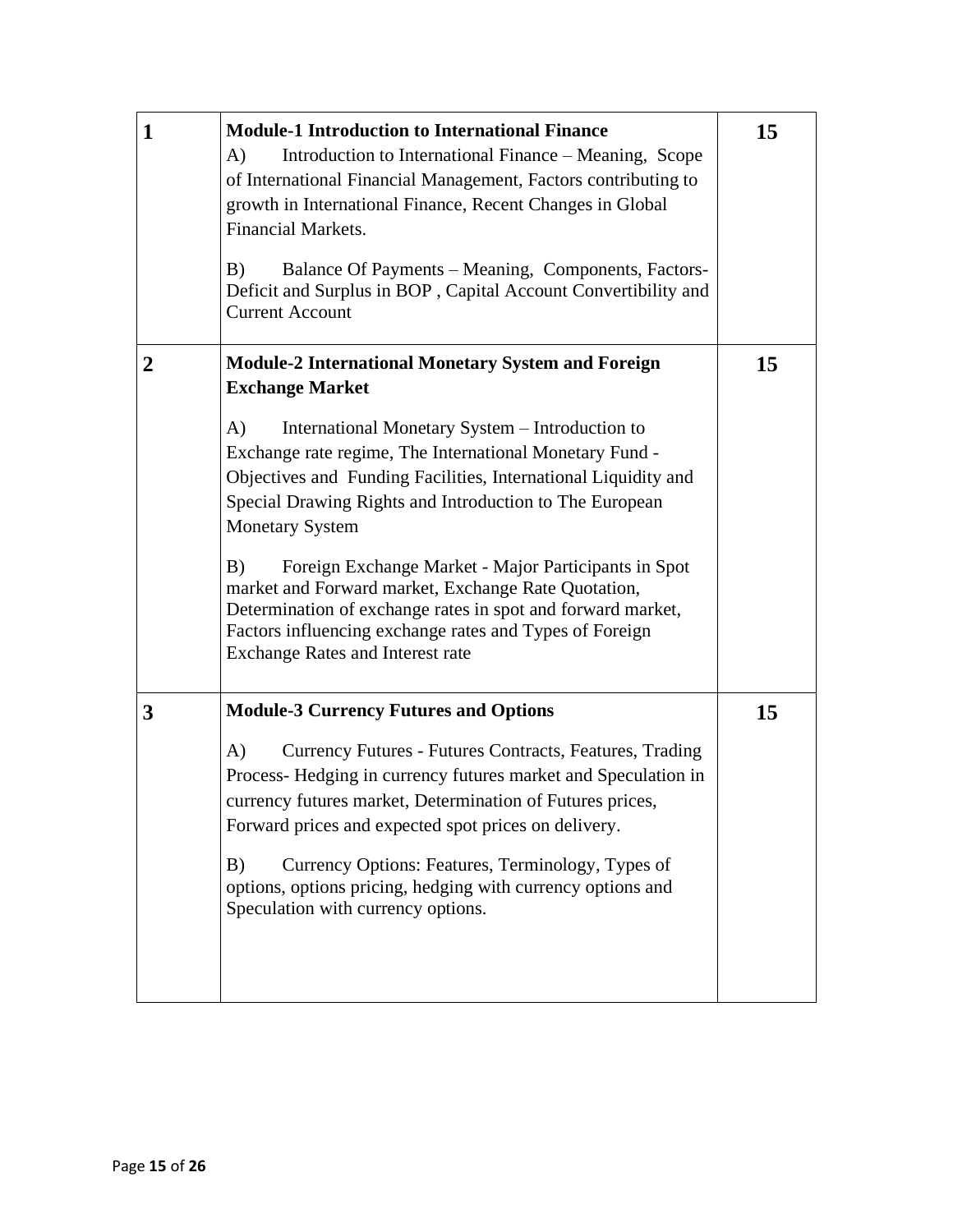| <b>Module-4 Global Financial Market</b>                                                                                                                                                                                                                                                                                                                                                                                                                                                                                                                                                                                                                                                                                                                                                                                                                                                      | 15 |
|----------------------------------------------------------------------------------------------------------------------------------------------------------------------------------------------------------------------------------------------------------------------------------------------------------------------------------------------------------------------------------------------------------------------------------------------------------------------------------------------------------------------------------------------------------------------------------------------------------------------------------------------------------------------------------------------------------------------------------------------------------------------------------------------------------------------------------------------------------------------------------------------|----|
| International Instruments – Introduction, Gains from<br>A)<br>International Market International Equities and Bonds Market,<br>Short term and Medium term Instruments and Types of risks and<br>tools.<br>B)<br>Multilateral Development Banks - The World Bank,<br>International Finance Corporation, Asian Development Bank –<br>Introduction, Characteristics and Functions.<br>C) Effect of major events or changes on International Financial<br>Systems - Evolution of US as major source of global capital<br>post WWII, Brexit and its effect on London as major financial<br>hub in Europe, Rise of China as a major economy and<br>incorporation of Yuan as global reserve currency, Great<br>Financial Crisis of 2008 and its effect on financial markets<br>especially banking system, Changes in financial markets as a<br>result of 2020 COVID-19 pandemic induced recessions) |    |
| <b>Total Lectures</b>                                                                                                                                                                                                                                                                                                                                                                                                                                                                                                                                                                                                                                                                                                                                                                                                                                                                        | 60 |

#### **Reference Materials:**

- 1) Apte, P.G, International Financial Management, Tata McGraw Hill Publication
- 2) Levi, M.D., International Finance, Tata McGraw Hill Publication
- 3) Sharan, V International Financial Management, PHI publication, 2010
- 4) Rajwade. A.V., Foreign Exchange International Finance Risk Management, Academy of Business studies

#### **SEMESTER IV**

| <b>Serial No</b> |                |    | Course code   Credits   Course Name |
|------------------|----------------|----|-------------------------------------|
|                  |                |    | <b>CORE COURSES (CC)</b>            |
| 1.1              | <b>MBFS402</b> | 06 | <b>FINANCIAL SERVICES</b>           |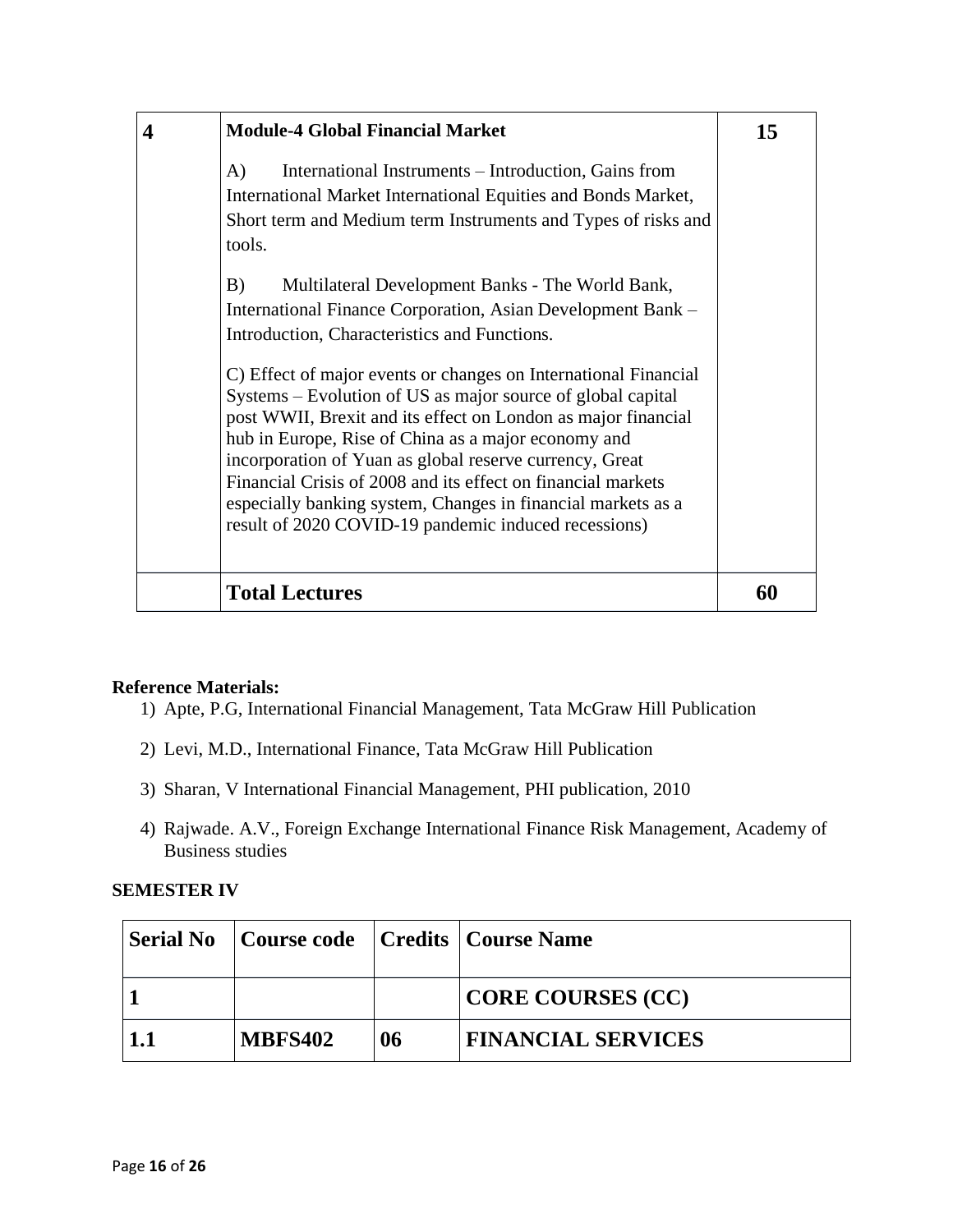### **COURSE OBJECTIVES OUTCOMES:**

To familiarise the learners withthe broad overview of different financial services in Indian and abroad.

To understand recent developments and trends in the financial service market and it's impact on the economy.

To develop analytical skills to solve cases and problems pertaining to financial market instrument value calculation, valuation in different changing scenarios.

#### **COURSEOUTCOMES:**

To expose Students to various perspectives &aspects of financial service market and its functions.

| <b>SN</b>     | <b>Modules</b>                                    | <b>No. of Lectures</b> |
|---------------|---------------------------------------------------|------------------------|
| $\mathbf{1}$  | <b>Evolution of Financial Services</b>            | 15                     |
| $\mathcal{P}$ | Marketing of Financial Services                   | 15                     |
| 3             | Mutual Funds and Merchant Banking                 | 15                     |
| 4             | Portfolio Management and Other Financial Services | 15                     |
|               | <b>Total</b>                                      | 60                     |

#### **SYLLABUS (Financial services)**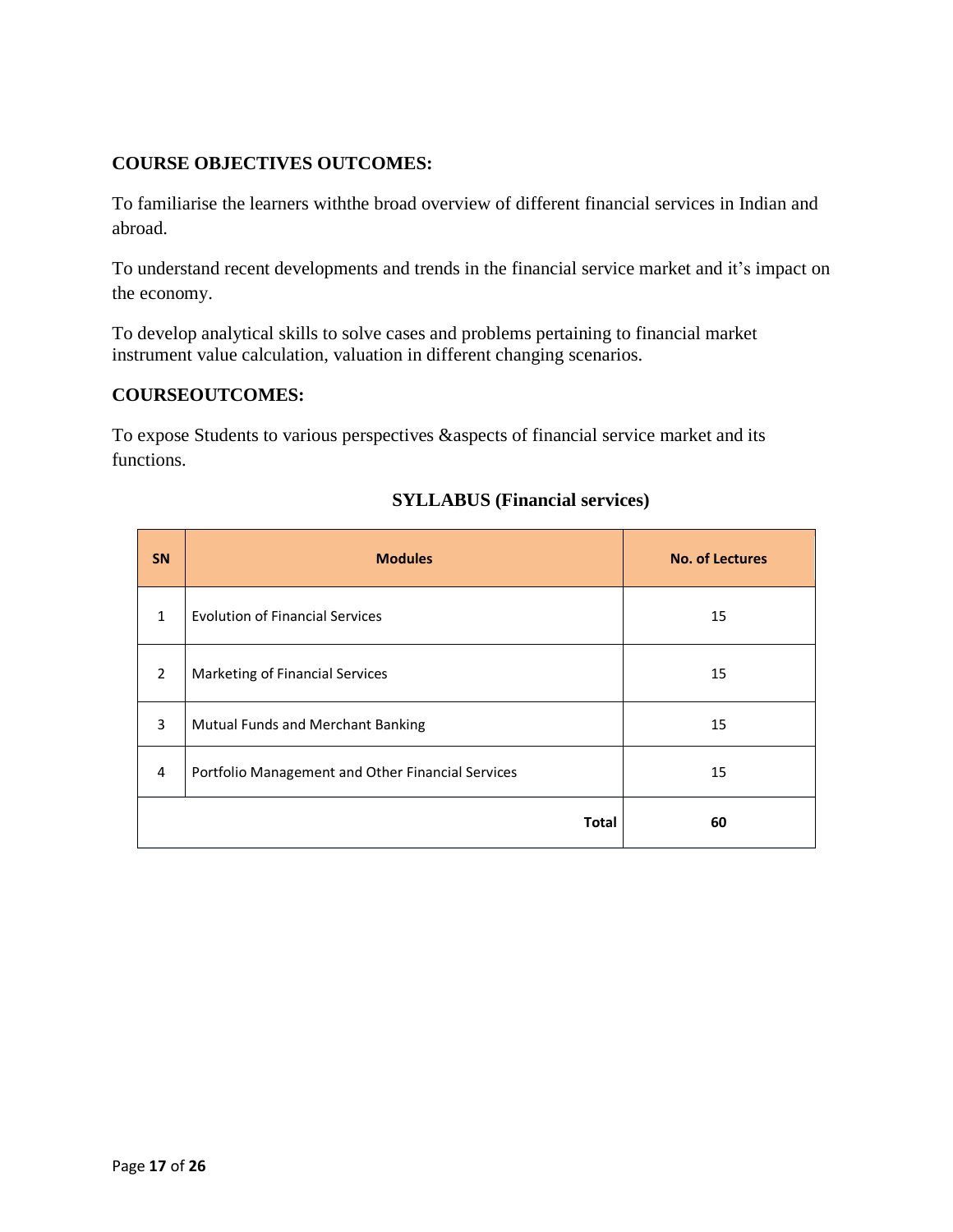| <b>SN</b>      | <b>Modules/ Units</b>                                                                                                                                                                                                                                                                                                                                                                                                                                                                                                                                                                                                                                                                      | No of<br><b>lectures</b> |
|----------------|--------------------------------------------------------------------------------------------------------------------------------------------------------------------------------------------------------------------------------------------------------------------------------------------------------------------------------------------------------------------------------------------------------------------------------------------------------------------------------------------------------------------------------------------------------------------------------------------------------------------------------------------------------------------------------------------|--------------------------|
| $\mathbf{1}$   | <b>Evolution of Financial Services</b>                                                                                                                                                                                                                                                                                                                                                                                                                                                                                                                                                                                                                                                     |                          |
|                | A) Evolution of Financial Services - Meaning of Financial Services,<br>Types of Financial Services, Fund based and Non-fund based,<br>Significance of Financial Services, Growth<br>of Financial<br>Services in India, Emerging Trends in Financial Services and<br>constraints in growth of financial services.<br>B) Regulatory Framework for Financial Services - Role of RBI, Role<br>of SEBI, Provisions of Companies Act, Role of FEMA and Ethical<br>issues in the Marketing of Financial services.                                                                                                                                                                                 | 1<br>5                   |
| $\overline{2}$ | <b>Marketing of Financial Services</b>                                                                                                                                                                                                                                                                                                                                                                                                                                                                                                                                                                                                                                                     |                          |
|                | A) Categories of Financial Products - Insurance, Banks, Stocks,<br>Mutual Funds, Pension Plans, other Savings Products, Financial<br>Marketing<br>Environment<br>Services<br>-Micro<br>Macro<br>and<br>Environmental Forces, Marketing Mix for Financial Services,<br>Promotional Strategies, Customer Relations and Servicing.<br>Treasury Management- Structure and Organization, Functions<br>B)<br>andResponsibilities of a Treasurer, Cost Centre, Profit Centre,<br>Integrated Treasury, Treasury and Asset Liability Management,<br>Liquidity Management: CRR/CCIL/RTGS and Types of Exposure<br>and Elimination of Exposure,<br>Special focus to Indian and international scenario | 1<br>5                   |
| 3              | <b>Mutual Funds and Merchant Banking</b>                                                                                                                                                                                                                                                                                                                                                                                                                                                                                                                                                                                                                                                   |                          |
|                | A) Mutual Funds Concept - History of Mutual fund Industry in<br>India, Advantages DifferentScheme, Fund Accounting and<br>Valuation ( Practical Problems on Mutual Fund) real time<br>tracking progress of different mutual funds<br>B) UTI: Objective, Functions, Regulation, Performance<br>Measurement and Evaluation of Mutual Fund Schemes, Unit<br>holder's Protection.<br>C) Merchant Banking - Facets of Merchant Banking, Functions,<br>Legal and Regulatory Frameworks, Relevant Provisions of<br>Companies Act, SEBI Guidelines, Role in Issue Management,<br>Appraisal of Projects, Designing Capital Structure<br>and<br>Instruments and Issue Pricing                        | 1<br>5                   |
| 4              | <b>Portfolio Management and Other Financial Services</b>                                                                                                                                                                                                                                                                                                                                                                                                                                                                                                                                                                                                                                   |                          |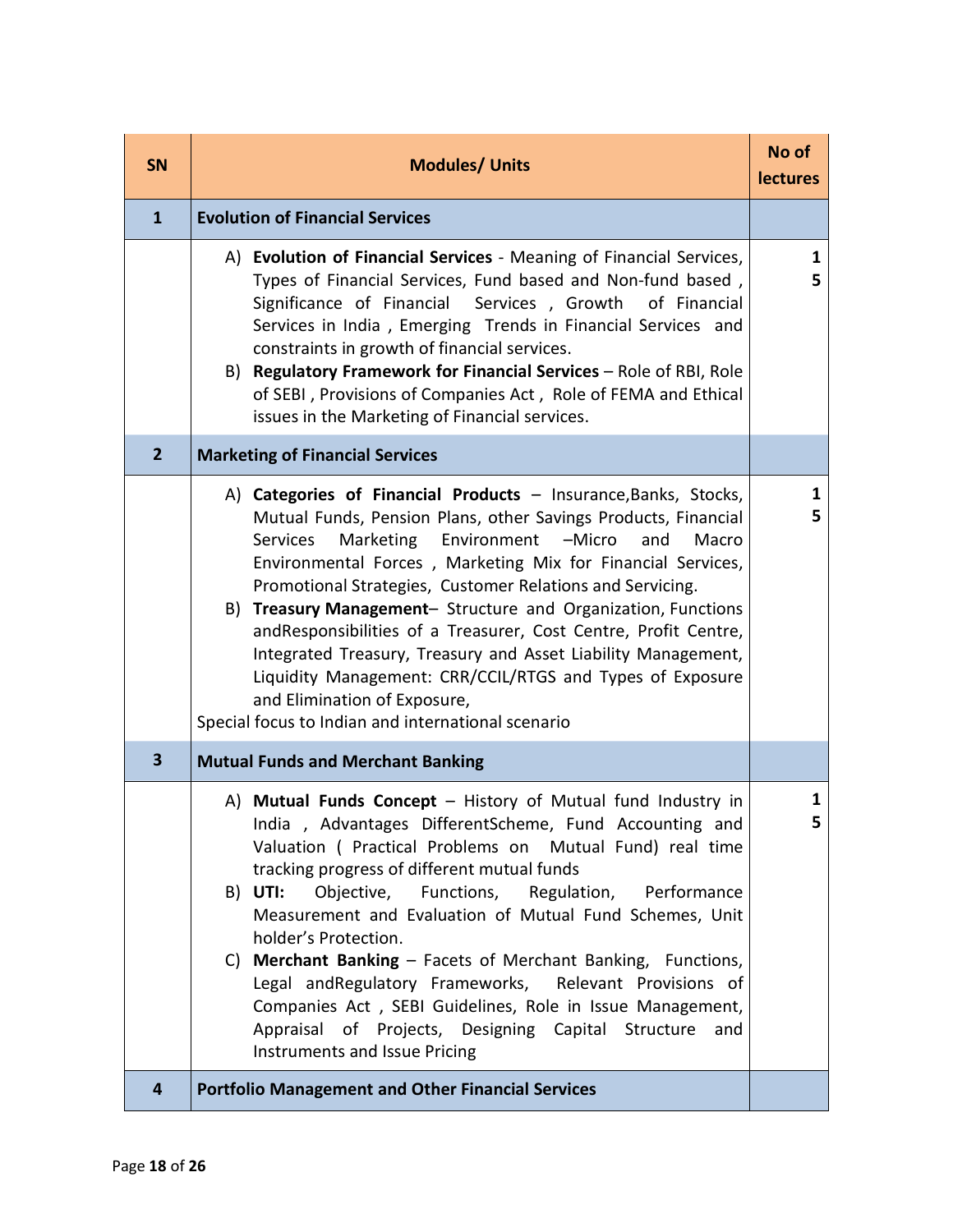| A) Portfolio Management Services - Meaning, Importance,<br>Objectives, Strategies, Types of Strategies - Passive & Active<br>Strategies, Role of Portfolio Managers.                                                                                            |  |
|-----------------------------------------------------------------------------------------------------------------------------------------------------------------------------------------------------------------------------------------------------------------|--|
| B) Other Financial Services - Leasing and Hire Purchase, Factoring<br>and Forfaiting, Consumer Finance, Securitization, Venture<br>Capital, Loan Syndication, Custodial and Depository Services,<br>Credit rating, current scenario in the form of case studies |  |

Reference Materials:

- 1) Financial Services by Khan M. Y., McGraw Hill Education, India.
- 2) Indian Financial System by M Y Khan, Mc Graw Hill Education, India
- 3) Management Of Banking And Financial Services by Padmalatha Suresh, Justin Paul, Pearson Publication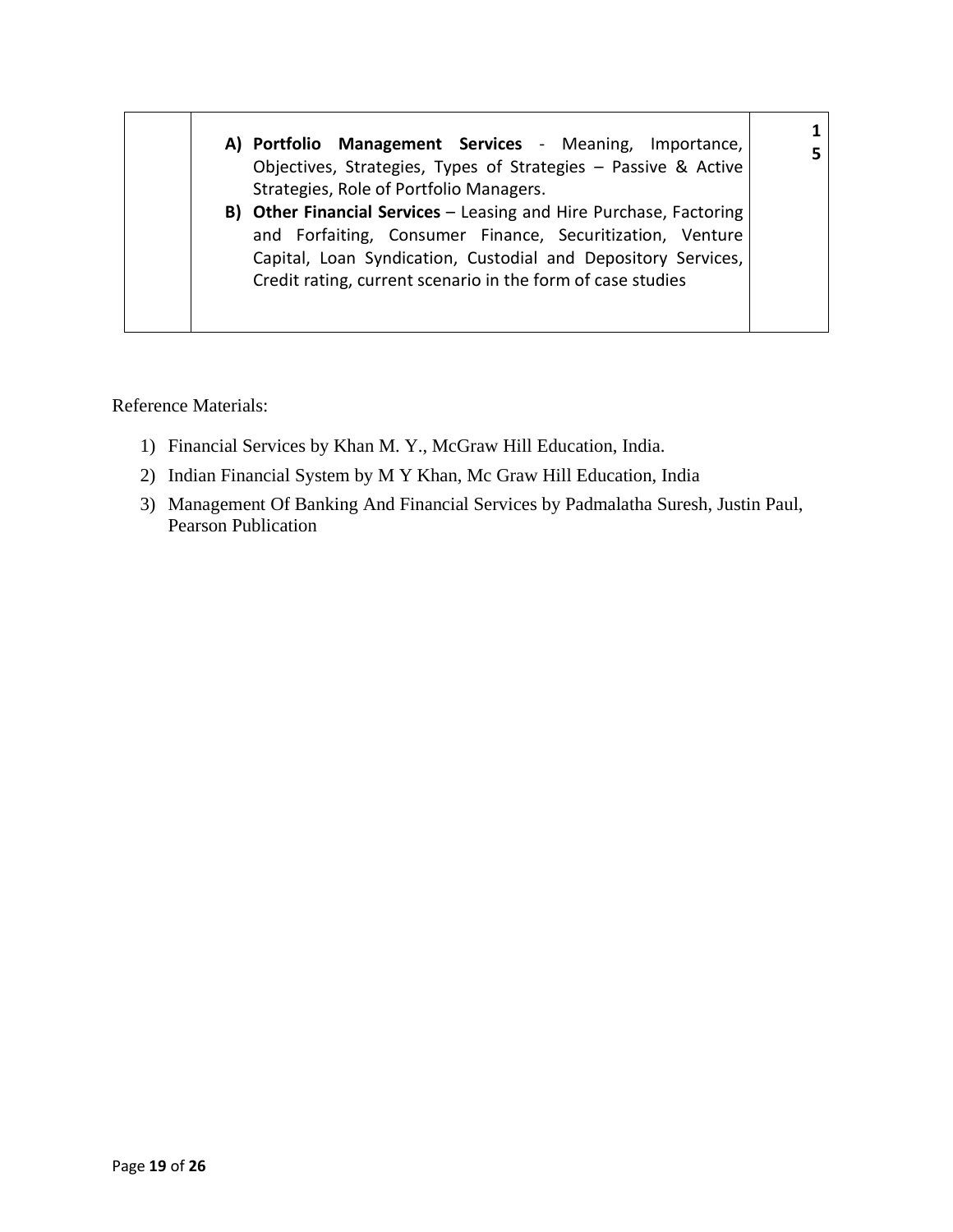| Serial No      | Course code   Credits   Course Name |    |                              |
|----------------|-------------------------------------|----|------------------------------|
|                |                                     |    | CORE COURSES (CC)            |
| $\blacksquare$ | <b>MBFS403</b>                      | 06 | <b>INVESTMENT MANAGEMENT</b> |

# **SEMESTER IV**

| <b>Course Objective</b>                                                      | <b>Course Outcome</b>                                                                                                                                                                                                                                                            |
|------------------------------------------------------------------------------|----------------------------------------------------------------------------------------------------------------------------------------------------------------------------------------------------------------------------------------------------------------------------------|
| To get detailed knowledge about the<br>investment avenues available in India | Students will be exposed to different<br>investment options available<br>for<br>different categories of investors in<br>India                                                                                                                                                    |
| To understand management of investment<br>portfolio                          | Students will be provided details of<br>portfolio management namely portfolio<br>analysis, selection, revision<br>and<br>evaluation                                                                                                                                              |
| Analysis of investments                                                      | Students will be exposed to different<br>tools relating to fundamental analysis<br>tools relating to the economy, industry<br>the individual companies,<br>and<br>technical analysis of the movement of<br>shares and securities and different<br>theories on prices and returns |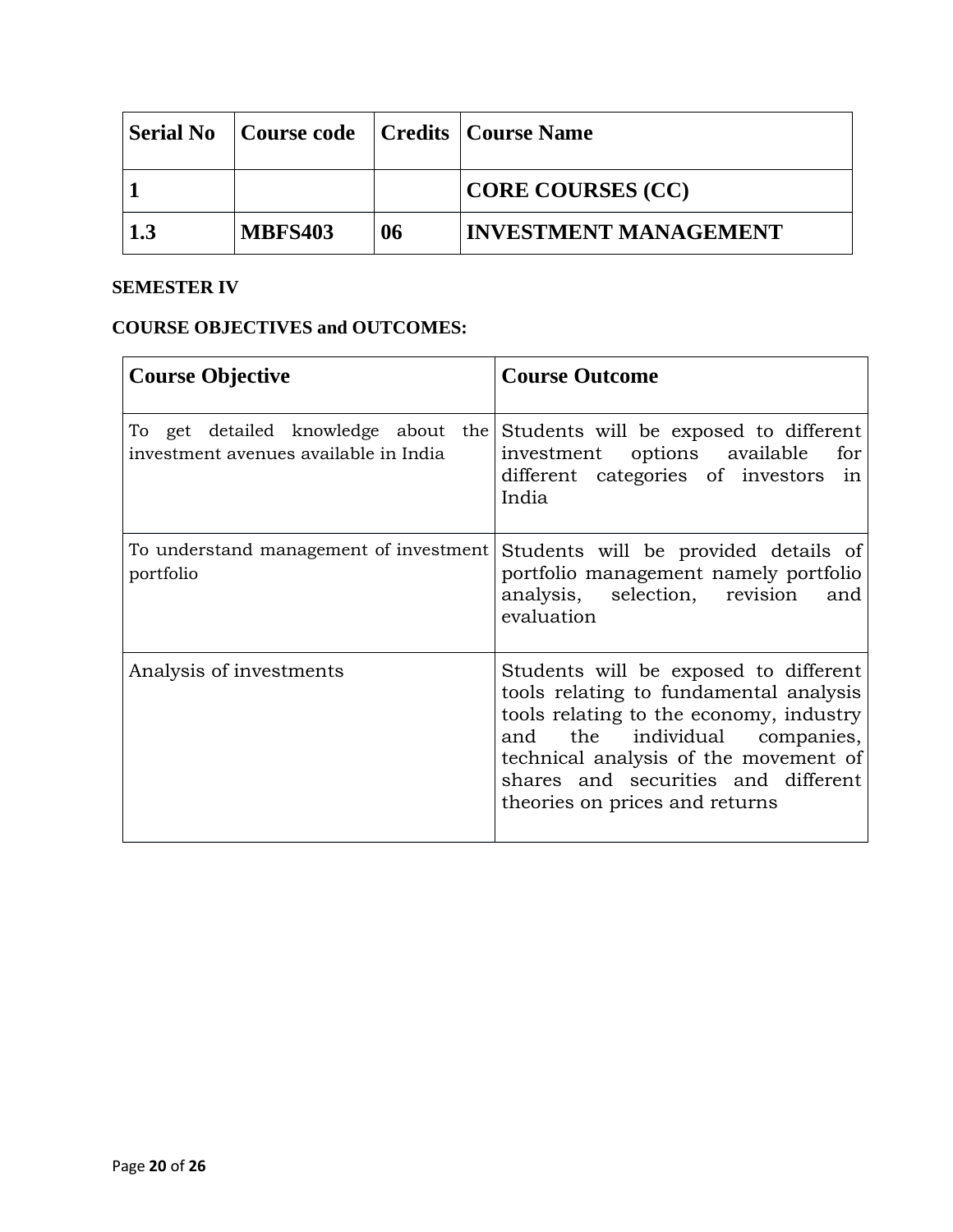| <b>SN</b> | <b>MODULES</b>                         | NO OF<br><b>LECTURES</b> |
|-----------|----------------------------------------|--------------------------|
|           | Portfolio management – An introduction | 15                       |
|           | Portfolio Revision and Evaluation      | 15                       |
| 3         | Fundamental and technical analysis     | 15                       |
|           | Efficient market theory and CAPM       | 15                       |
|           | <b>TOTAL</b>                           | 60                       |

| Sr.No.       | <b>Modules</b>                                                                                                                                                                                                                                                                                                                                                                                                                                                                                                                                                                                                                                                                                                                                                                                                                                                                                                                                                                                                                                                | <b>Number</b><br>of lectures |
|--------------|---------------------------------------------------------------------------------------------------------------------------------------------------------------------------------------------------------------------------------------------------------------------------------------------------------------------------------------------------------------------------------------------------------------------------------------------------------------------------------------------------------------------------------------------------------------------------------------------------------------------------------------------------------------------------------------------------------------------------------------------------------------------------------------------------------------------------------------------------------------------------------------------------------------------------------------------------------------------------------------------------------------------------------------------------------------|------------------------------|
| $\mathbf{1}$ | <b>Module 1</b><br><u> Portfolio management – An introduction</u><br>A) Portfolio Management – An Introduction<br>Meaning, Characteristics, Objectives Types of<br>Investment -<br>investments - physical, financial, derivatives, futures and options,<br>swaps, different tax saving investment options available for the<br>investor.<br>Portfolio Management – Meaning, Evolution, Phases, Role of<br>Portfolio Managers, Advantages of Portfolio Management.<br>Investment Environment in India and factors conducive for<br>investment in India.<br><b>B)Portfolio Analysis and Selection</b><br>Portfolio Analysis - Meaning and its Components, Calculation of<br>Expected Return and Risk, Calculation of Covariance, Risk – Return<br>Trade off. Portfolio Selection – Meaning, Feasible Set of Portfolios,<br>Efficient Set of Portfolios, Selection of Optimal Portfolio, Markowitz<br>Model, Limitations of Markowitz Model, Measuring Security Return<br>and Portfolio Return and Risk under Single Index Model and Multi<br><b>Index Model</b> | 15                           |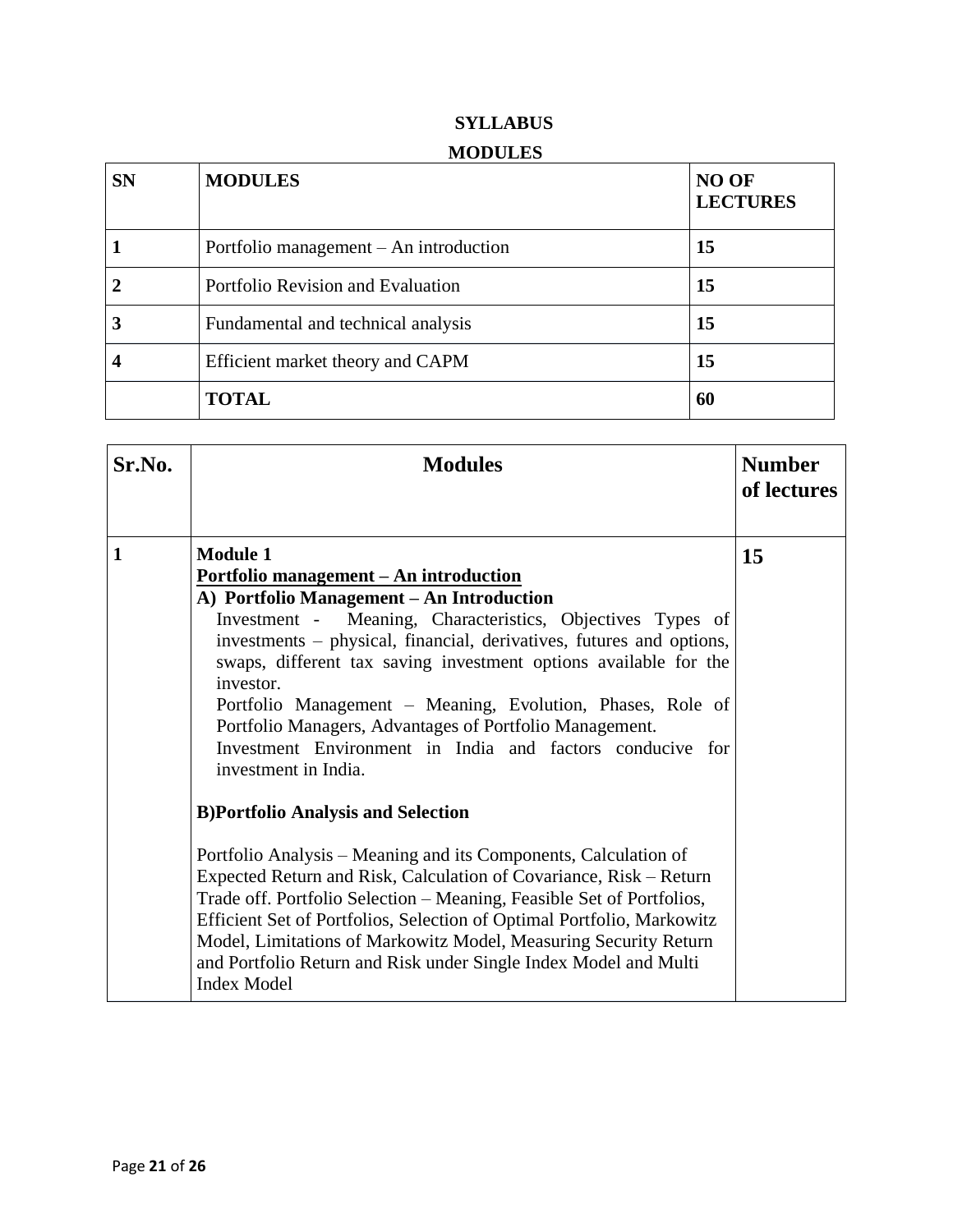| $\overline{2}$ | <b>Module 2</b><br>15                                                                                                                                                                                                                                                                                                                                                                                                                                                                                                                                                                                                                                                                                                                                                                                                                                                                                                                                                                                                                                                                                                       |    |  |  |  |
|----------------|-----------------------------------------------------------------------------------------------------------------------------------------------------------------------------------------------------------------------------------------------------------------------------------------------------------------------------------------------------------------------------------------------------------------------------------------------------------------------------------------------------------------------------------------------------------------------------------------------------------------------------------------------------------------------------------------------------------------------------------------------------------------------------------------------------------------------------------------------------------------------------------------------------------------------------------------------------------------------------------------------------------------------------------------------------------------------------------------------------------------------------|----|--|--|--|
|                | <b>Portfolio Revision and Evaluation</b>                                                                                                                                                                                                                                                                                                                                                                                                                                                                                                                                                                                                                                                                                                                                                                                                                                                                                                                                                                                                                                                                                    |    |  |  |  |
|                | A) Portfolio Revision and Evaluation - Portfolio Revision -<br>Meaning, Need, Constraints and Strategies. Portfolio Evaluation -<br>Meaning, Need, Measuring Returns (Sharpe, Treynor and Jensen<br>Ratios) and Decomposition of Performance.                                                                                                                                                                                                                                                                                                                                                                                                                                                                                                                                                                                                                                                                                                                                                                                                                                                                               |    |  |  |  |
|                | Bond Valuation- Meaning, Measuring Bond Returns - Yield to<br>B)<br>Maturity, Yield to call and Bond Pricing. Bond Pricing Theorems,<br>Bond Risks and Bond Duration. (Practical Problems on YTM and<br><b>Bond Duration)</b>                                                                                                                                                                                                                                                                                                                                                                                                                                                                                                                                                                                                                                                                                                                                                                                                                                                                                               |    |  |  |  |
| 3              | <b>Module 3</b>                                                                                                                                                                                                                                                                                                                                                                                                                                                                                                                                                                                                                                                                                                                                                                                                                                                                                                                                                                                                                                                                                                             | 15 |  |  |  |
|                | <b>Fundamental and Technical Analysis</b><br>A) Fundamental Analysis - Economy Analysis - Meaning,<br>Framework of Economic Analysis, Industry Life Cycle, Industry<br>Characteristics. Company Analysis - Financial Statements,<br>Analysis of Financial Statements, practical questions on different<br>types of ratios and Assessment of risk (Leverages), cost of equity,<br>methods to compute cost of equity $-$ dividend price approach,<br>earnings/price approach, realized yield approach, cost of retained<br>earnings, capital structure – meaning, importance, factors affecting<br>capital structure, capital structure theories.<br><b>B) Technical Analysis - Dow Theory, Meaning and Principles of</b><br>Technical Analysis, Price Chart, Line Chart, Bar Chart, Japanese<br>Candlestick Chart, Trends and Trends and Trend Reversals, Chart<br>Patterns, Support and Resistance, Reversal Patterns, Continuation<br>Patterns and Elliot Wave Theory, Mathematical Indicators -<br>Calculation of Moving Averages (Simple and Exponential Moving<br>Average), Fundamental Analysis V/s Technical Analysis |    |  |  |  |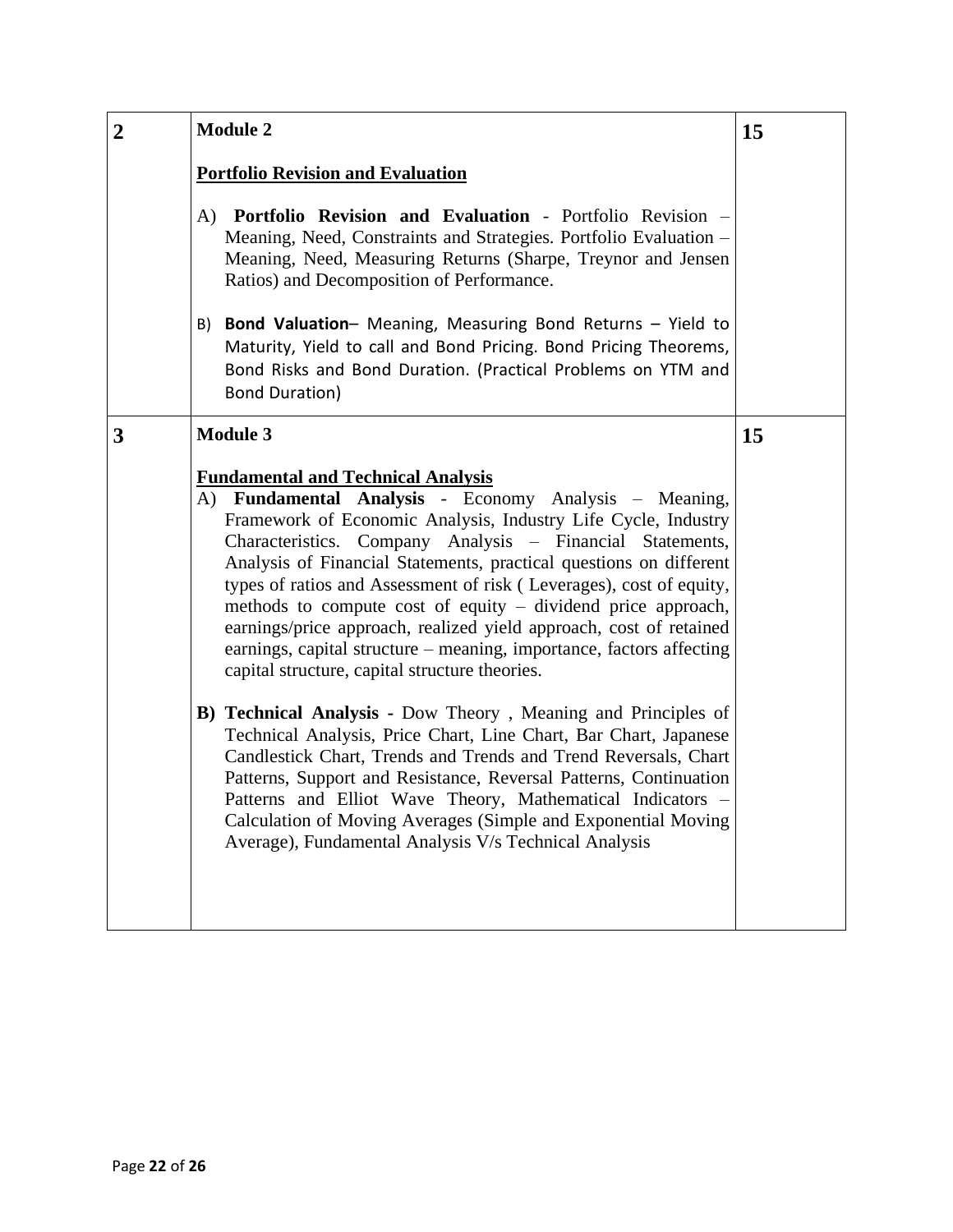| <b>Module 4</b>                                                                                                                                                                                                   | 15 |
|-------------------------------------------------------------------------------------------------------------------------------------------------------------------------------------------------------------------|----|
| <b>Efficient market theory and CAPM</b>                                                                                                                                                                           |    |
| A) Efficient Market Theory - Random Walk Theory, The Efficient<br>Market Hypothesis, Forms of Market Efficiency, Competitive<br>Market Hypothesis                                                                 |    |
| <b>B) CAPM-</b> Fundamental Notions of Portfolio Theory, Assumption of<br>CAPM, , Capital Market Line, Security Market Line Arbitrage<br>Pricing Theory ( $APT$ ) – The Return Generating Model, APT V/s<br>CAPM. |    |

### **Reference Materials :**

- 1) Investment analysis and portfolio management Prasanna Chandra, McGraw Hill
- 2) Security Analysis and Portfolio management Sudhindra Bhat, Excel books
- 3) Avadhani, V.A ., Investment Management, Himalaya Publishing House, 2009.
- 4) Kevin. S., Portfolio Management , PHI Publication 2009
- 5) Preeti Singh ., Investment Management, Himalaya Publishing House, 1993 5. Avadhani, V.A.,
- 6) Security Analysis and Portfolio Management, Himalaya Publishing House, 1997.

| <b>Serial No</b> | Course code    |    | Credits   Course Name |
|------------------|----------------|----|-----------------------|
|                  |                |    |                       |
|                  | <b>MBFS304</b> | 06 | <b>PROJECT WORK</b>   |
|                  | <b>MBFS404</b> | 06 | <b>PROJECT WORK</b>   |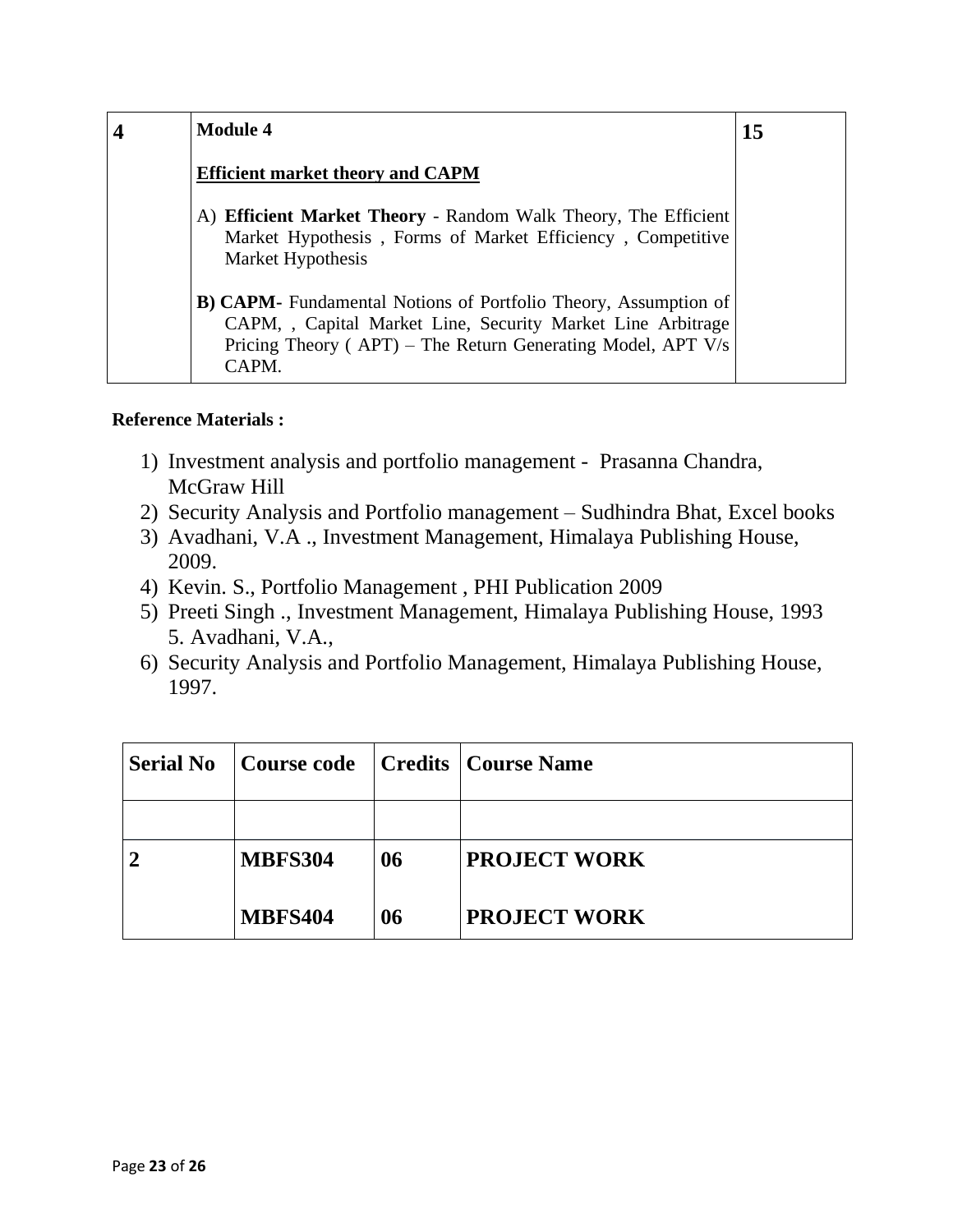### *Project work*

#### **Guidelines:**

- The project topic may be undertaken in any area of Elective Courses.
- Each of the students has to undertake a Project individually under the supervision of a teacher-guide.
- The student shall decide the topic in consultation with the teacher-guide concerned.
- University/college should allot P G Teacher for guidance to the students based on her / his specialization.
- There shall be double valuation of project by the teacher- guide concerned and an external examiner appointed by the University/College with equal weightage.
- The teacher-guide along with the external examiner appointed by the University/College for the valuation of project shall conduct viva voce examination with equal weightage.
- The date of viva voce shall be intimated to the students by the Department well in advance.
- The project report shall be prepared as per the broad guidelines given below:
	- a. Project Report shall be typed in Times New Roman with one and half line spacing in 12 Font Size and 1.5 spacing.
	- b. The size of the Project Report shall be with a minimum of 25,000 words and a maximum of 40,000 words. (
	- c. Project Report shall be printed on both sides of the paper.
	- d. The Project Report shall be bounded.

#### **Evaluation:**

Evaluation by project guide – 50 marks Evaluation by External Examiner – 50 marks.

#### **Passing:**

- Minimum of Grade E in the project component
- In case of failing in the project work, the same project can be revised for ATKT examination.
- · Absence of student for viva voce: If any student fails to appear for the viva voce on the date and time fixed by the department such student shall appear for the viva voce on the date and time fixed by the Department, such student shall appear for the viva voce only along with students of the next batch.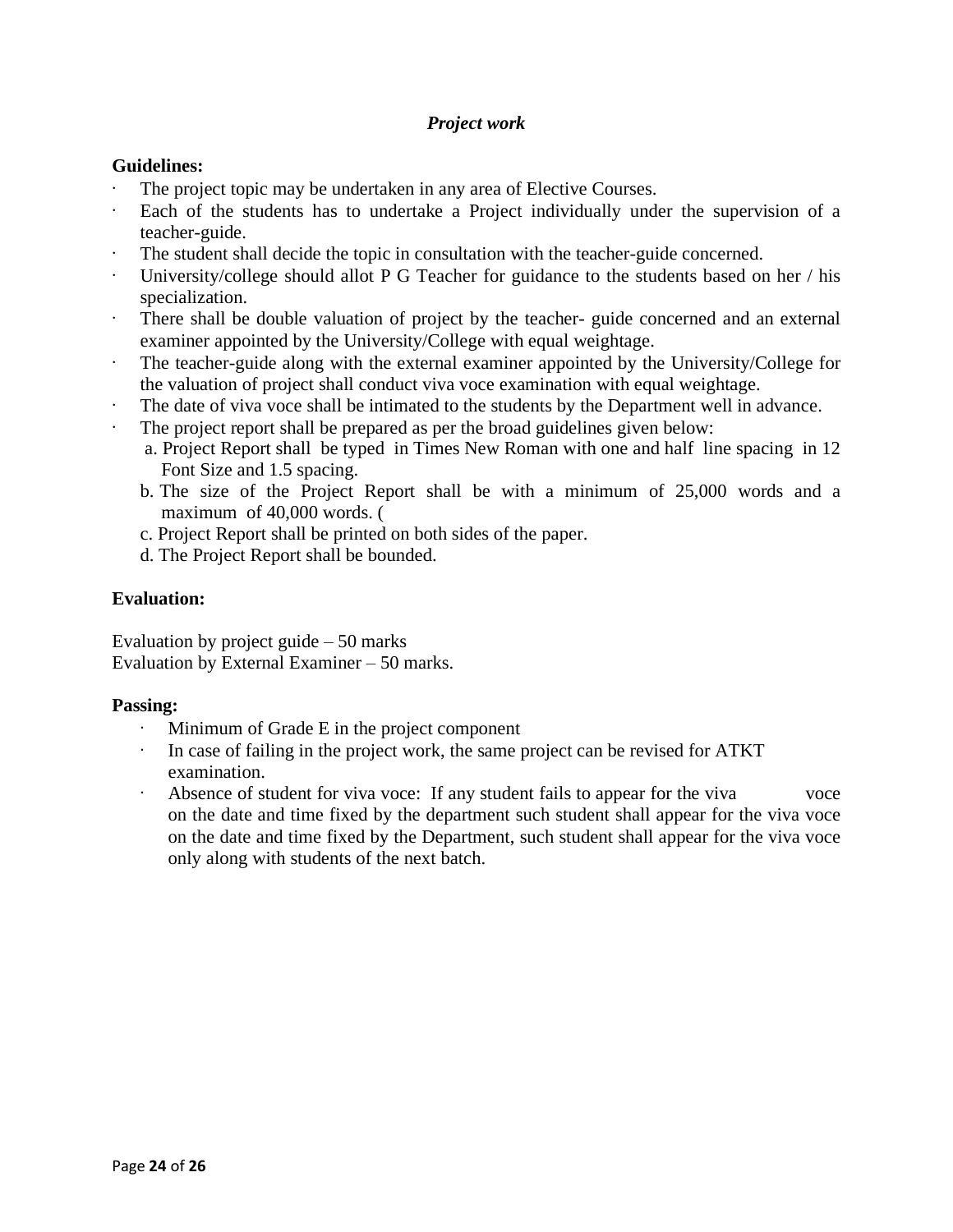### **SCHEME OF EXAMINATION**

The scheme of examination shall be divided into two parts:

- · Internal assessment 40% i.e. 40 marks
- · Semester end examination 60% i.e. 60 marks

# **SCHEME OF EXAMINATION (Investment Management)**

(A)Internal Assessment - 40 marks

| <b>Description</b>                                                                                                                    | <b>Marks</b> |
|---------------------------------------------------------------------------------------------------------------------------------------|--------------|
| Objective type online test (multiple choice questions) of 20 marks<br>each                                                            | 20           |
| Any one for 20 marks or any 2 for 10 marks each<br>MCQ Quiz / Short Notes / Presentations/ Case study analysis,<br>Scenario analysis. | 20           |
| To                                                                                                                                    |              |

# (B) Semester end examination 60 marks

PAPER PATTERN

| Duration: 2 hours                                                                                       |              |  |
|---------------------------------------------------------------------------------------------------------|--------------|--|
| Marks 60                                                                                                | <b>Marks</b> |  |
| Q.1 15 marks OR 15 marks<br>(Theory Question or Theory Question)                                        | 15           |  |
| Q.2 15 marks OR 15 marks<br>(Theory Question or Theory Question)                                        | 15           |  |
| Q.3 15 marks OR 15 marks<br>(Theory Question or Theory Question)                                        | 15           |  |
| Q.4 15 marks OR 15 marks<br>(Case Study/Theory or Theory Question)                                      | 15           |  |
| Total                                                                                                   | 60           |  |
| Note: Question of 15 marks may be divided into two or three sub questions of 7<br>/ 8 or $5/5/5$ Marks. |              |  |